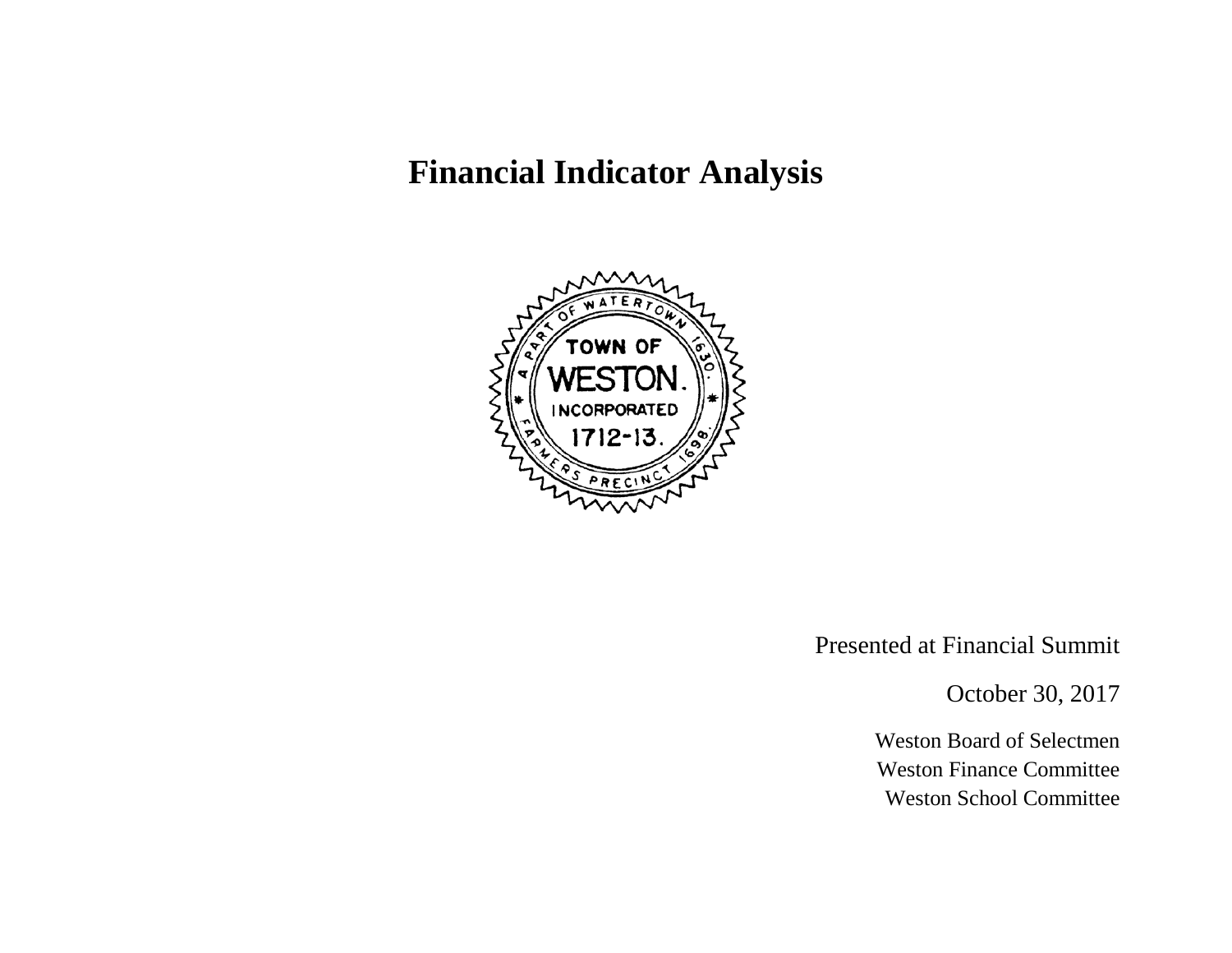# **Table of Contents**

Executive Summary 2

| $5\overline{)}$ |
|-----------------|
|                 |
| $\tau$          |
| 8               |
| 9               |
| 10              |
| 11              |
| 12              |
| 13              |
| 14              |
| 15              |
| 16              |
| 17              |
| 18              |
| 19              |
| 20              |
| 21              |
| 22              |
| 23              |
| 24              |
| 25              |
|                 |

Prepared by: Charles Young, Procurement Agent/Financial Analyst, Susan Kelley, Finance Director, Donna S. VanderClock, Town Manager, Pete Forcellese, Treasurer/Collector, Cynthia Mahr, Director of Finance & Operations, School Department, Ashley Lopes, School Department Budget Analyst, Lisa Yanakakis, Asst. Town Manager/Human Resources Director, Molly Fitzpatrick, HR Generalist/Benefits Coordinator

Based on: Evaluating Financial Condition, ICMA, 2003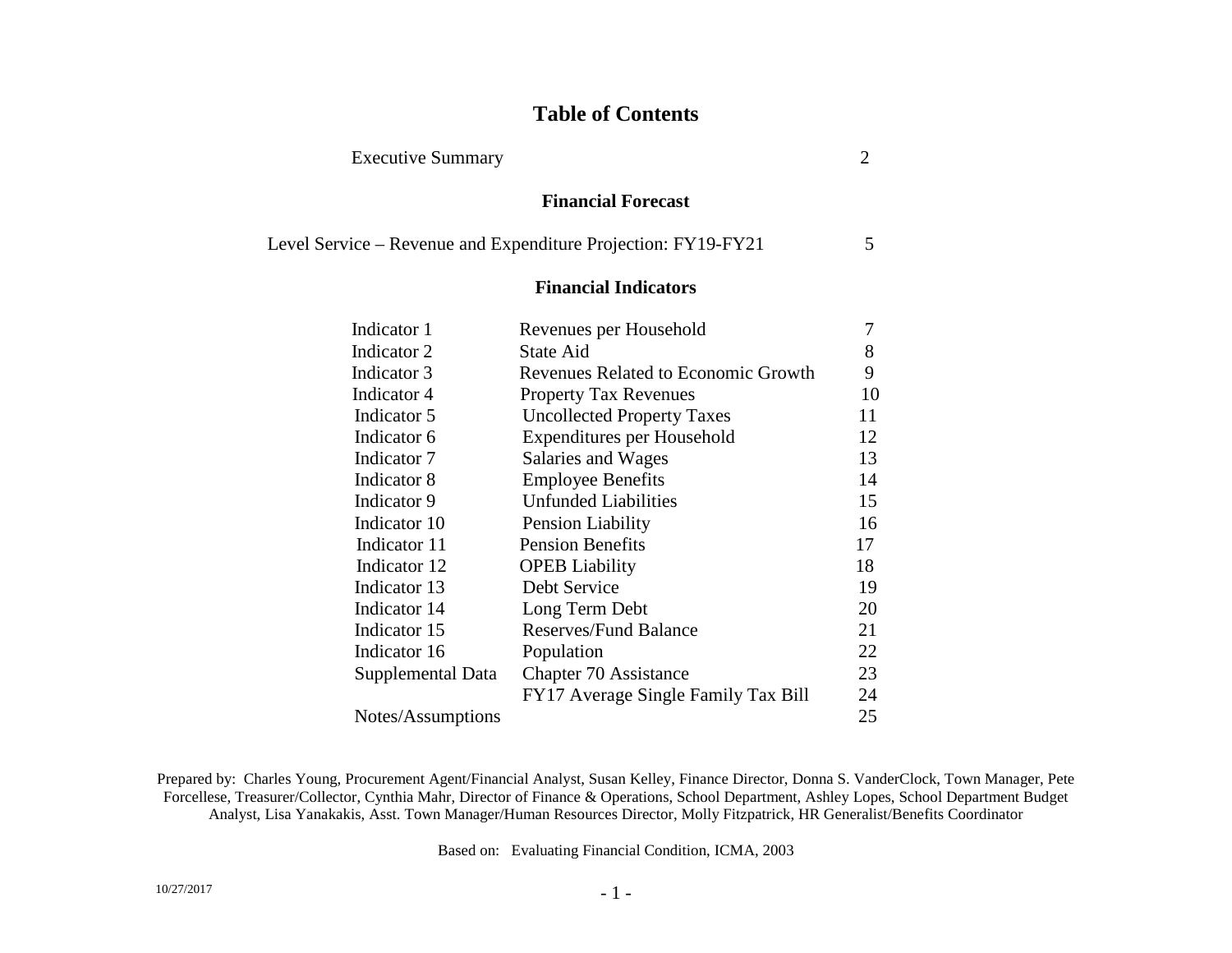# **Executive Summary**

- 1. Assuming a level service budget, the following is projected:
	- a. FY2019 a budget gap of \$341,981
	- b. FY2020 a budget gap of \$763,886
	- c. FY2021 a budget gap of  $$1,593,681$
- 2. Highlights of Weston's financial indicators relate to six main areas of financial condition Revenue, Expenditures, Employee Benefits, Debt, Reserves, and Population.

#### Revenue

- See Financial Indicator 3 Revenues Related to Economic Growth
	- o Economic growth declined slightly in FY17. The ratio is still favorable; however we will watch this to see if this will become a continuing trend.
	- o Increasing economic growth revenues, particularly growth in the tax base, will increase the Town's future operating budget flexibility.

#### Expenditures

- See Financial Indicator 6 Expenditures per Household
	- o The FY2017 increase in expenditures is primarily due to an increase in Unclassified expenses (Primarily Health Insurance & Pension), Education, Public Safety & DPW expenses.
- See Financial Indicator 7 Salaries and Wages (as a percentage of total spending)
	- o The rate of employee salary increases, primarily the result of collective bargaining with employee unions, has been relatively low since 2011. In FY11, there was no cost of living adjustment for any employee. Since then, salary increases have ranged from 1 to 2.5%. FY19 contractual increases range from 1-2%.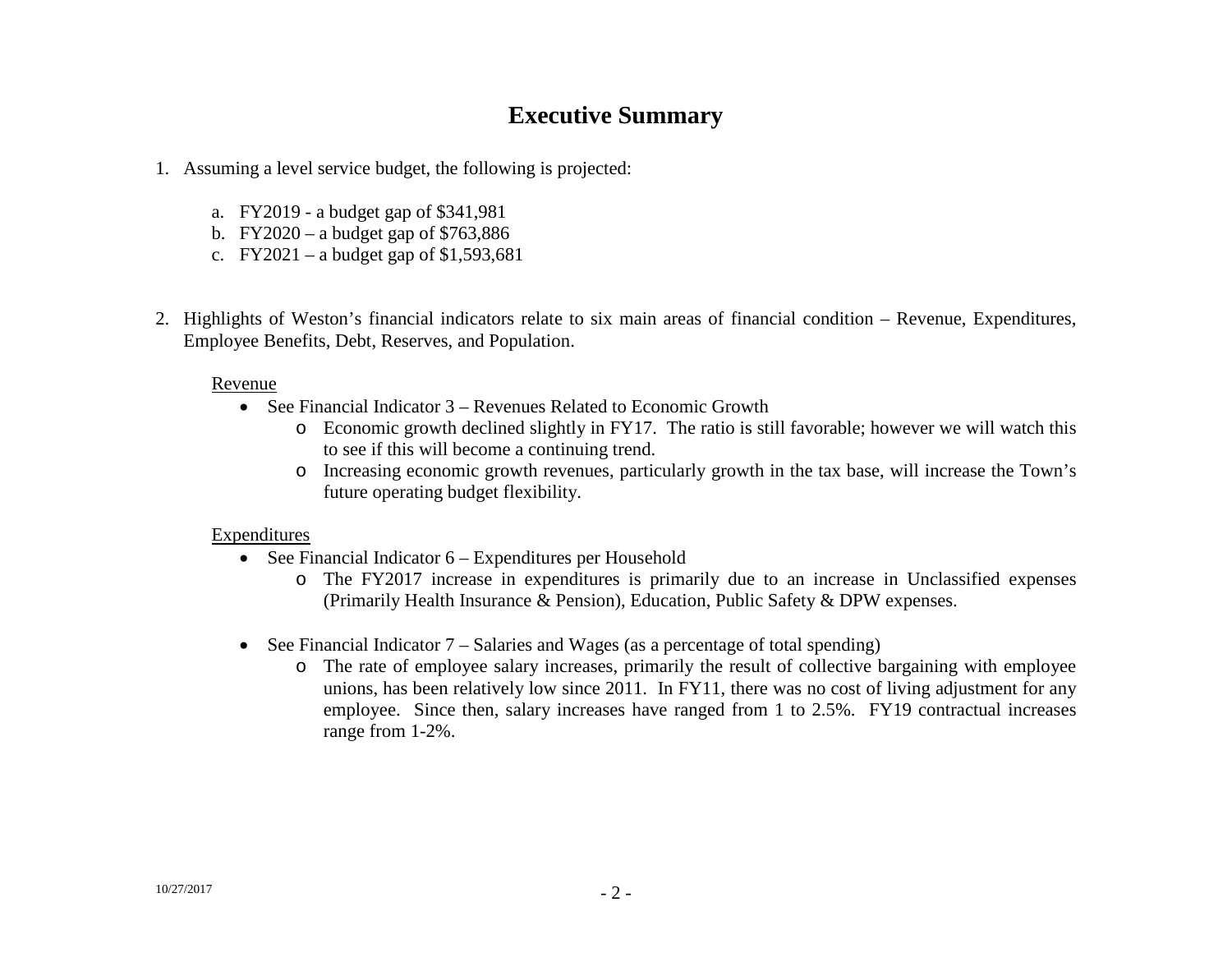Employee Benefits

- See Financial Indicator 10 Pension Liability (Middlesex Retirement System)
	- o The 2016 actuarial study indicates that the percent of Weston's pension liability that is funded has increased by 2.9%. Middlesex Retirement plans to fully fund its pension liability by 2035, with a goal of 6.5% increases in annual assessments to member communities through 2024 and 3.99% thereafter.
	- o The Town could pay down the unfunded liability quicker by voluntarily contributing more to the mandatory annual assessment. Any additional funds contributed by the Town would not subsidize other communities and members of the Middlesex Retirement System.
- See Financial Indicator 11 Pension Benefits Paid
	- o The percentage of total pension assets paid in benefits has increased from 11.1% in 2002 to 14.3% in 2016. The percentage decreased in 2016 from 2014 as the Pension Assets grew significantly by \$8.2 million.
	- o As long term employees retire who have contributed 5% and 7% to the Middlesex Retirement System, they are replaced by new employees who pay 9% plus 2% over \$30,000, which increases overall contributions. As of FY18, the last employee contributing 5% retired. 83% of employees are currently contributing 9% plus 2%.
- See Financial Indicator 12 OPEB Liability
	- o The Actuarial Required Contribution (ARC), per the actuarial valuation, has been funded in the past 7 years.
	- o Though the Town's accrued liability has increased, continued funding of the ARC has improved the OPEB liability funded ratio to 15% in FY16 from 10% in 2014.

# Debt

- See Financial Indicator 13 Debt Service
	- o Debt service exceeding 15 percent of operating revenues is considered a warning indicator; Weston's debt service has hovered around the 10 percent mark since 2002.
	- o This indicator is intended for debt that is included in the operating budget, as it could potentially take away from other Town services, if got to be too high. Since Weston's debt is primarily excluded, it is not included in the operating budget figure, but as an additional amount added to the tax levy.
- See Financial Indicator 14 Long Term Debt
	- o Overall long term debt has declined since 2015. Large projects maturing in 2020 & 2021 will reduce this amount as well.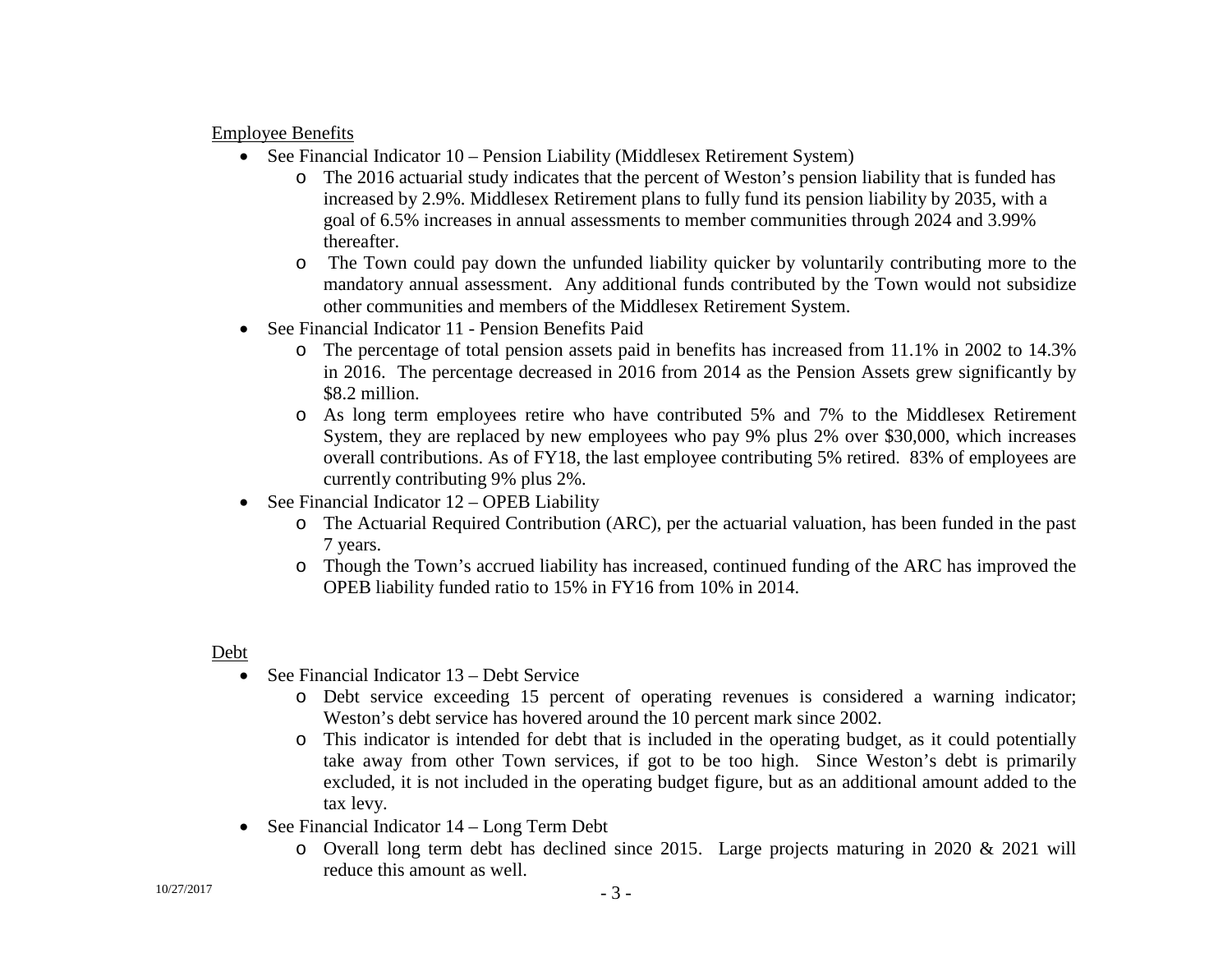o High assessed valuation and healthy per capita income help offset any adverse impacts of the increased debt burden.

#### Reserves

- See Financial Indicator 15 Reserves/Fund Balance
	- o The Reserves continue to be funded as planned; reserves are reviewed by the Finance Committee and Board of Selectmen to see if targets should be updated.
	- o In FY17, the undesignated fund balance increased due to higher departmental expenditure turn backs and actual total revenues being more than projected.
	- o Weston's reserve level increased in FY17. The FY17 funding level was 12.2% which was up 0.9% from FY16. Weston continues to fund the Reserves in order to meet the recommendation of rating agencies, which is that reserves be between 5-15% of operating revenues.

#### **Population**

- See Financial Indicator 16 Population
	- o The population of residents 60 years of age and older dropped in FY17. However, as baby boomers age, an additional demand for services will be created by this age group.
	- o The number of students in Weston public schools decreased slightly by 0.3% in FY17.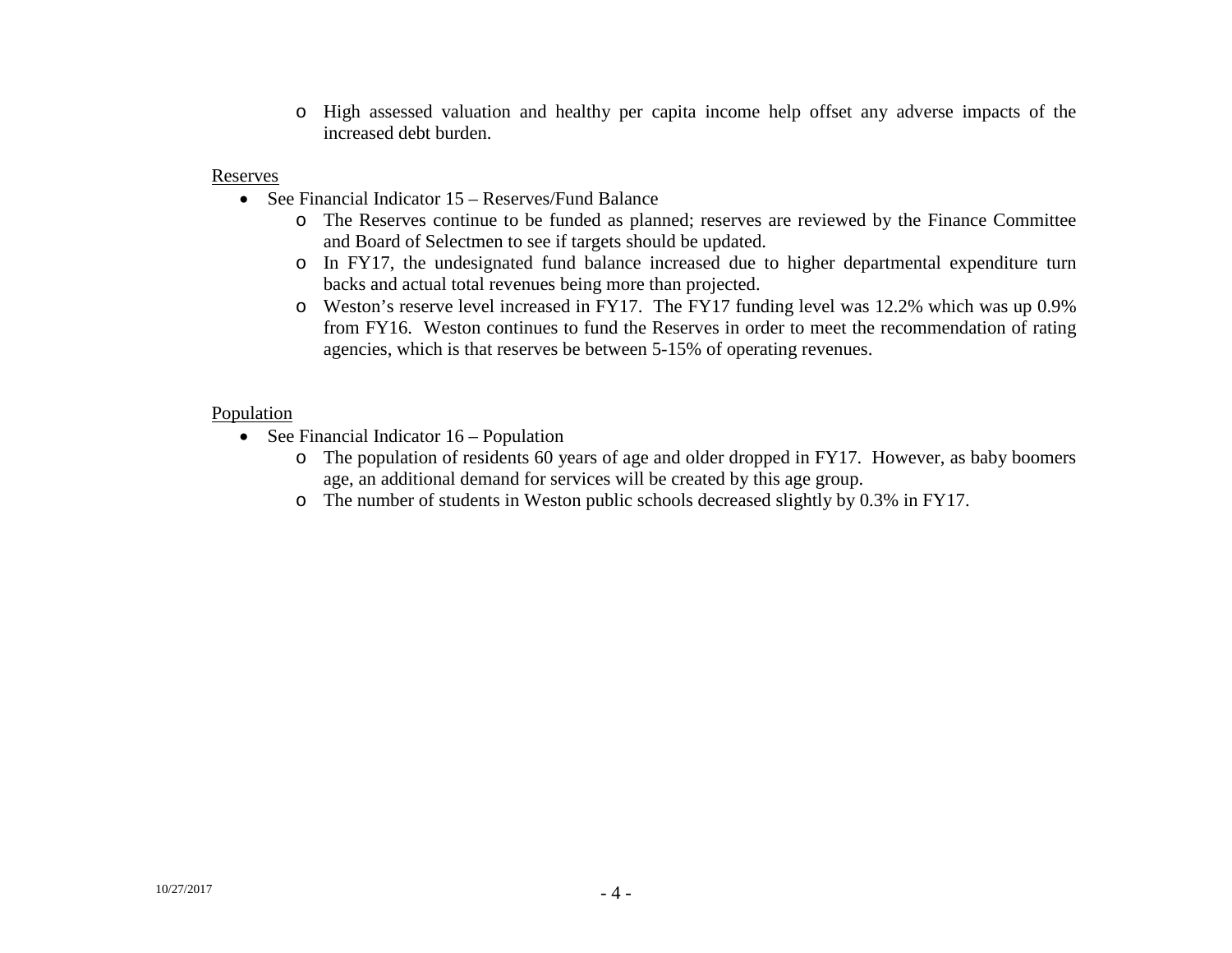#### **TOWN OF WESTON REVENUE AND EXPENDITURE PROJECTION - FY18-FY20 LEVEL SERVICE BUDGET**

|                                  |                     |         |                             |           | Scenario 1                  |         | Scenario 2                               |         |                               |         |
|----------------------------------|---------------------|---------|-----------------------------|-----------|-----------------------------|---------|------------------------------------------|---------|-------------------------------|---------|
|                                  | <b>FY18</b>         |         | <b>FY19</b>                 |           | <b>FY20</b>                 |         | <b>FY20</b><br><b>Level Service with</b> |         | <b>FY21</b>                   |         |
|                                  |                     |         |                             |           |                             |         | <b>Budget</b>                            |         |                               |         |
|                                  | As Approved by Town |         | <b>Level Service Budget</b> |           | <b>Level Service Budget</b> |         | <b>Reductions/Revenue</b>                |         | <b>Level Service Increase</b> |         |
|                                  | <b>Meeting</b>      |         |                             |           |                             |         | Increases to resolve                     |         | over Scenario 2               |         |
|                                  |                     |         |                             |           |                             |         | deficit                                  |         |                               |         |
|                                  | <b>Budget</b>       | $%$ Inc | <b>Requested</b>            | $%$ Inc   | Projected                   | $%$ Inc | Projected                                | $%$ Inc | Projected                     | $%$ Inc |
| <b>Expenditures</b>              |                     |         |                             |           |                             |         |                                          |         |                               |         |
| Salaries                         |                     |         |                             |           |                             |         |                                          |         |                               |         |
| <b>General Government</b>        | 12,765,518          | 5.0%    | 13,148,484                  | 3.0%      | 13,542,938                  | 3.0%    | 13,542,938                               | 3.0%    | 13,949,226                    | 3.0%    |
| Education                        | 33,292,192          | 2.5%    | 34,089,352                  | 2.4%      | 35,112,033                  | 3.0%    | 35,112,033                               | 3.0%    | 36,165,394                    | 3.0%    |
| sub-total Salaries               | 46,057,710          | 3.2%    | 47,237,836                  | 2.6%      | 48,654,971                  | 3.0%    | 48,654,971                               | 3.0%    | 50,114,620                    | 3.0%    |
| Employee Benefits                |                     |         |                             |           |                             |         |                                          |         |                               |         |
| Group Insurance & Medicare       | 11,017,109          | 1.1%    | 11,898,478                  | 8.0%      | 12,850,356                  | 8.0%    | 12,850,356                               | 8.0%    | 13,878,384                    | 8.0%    |
| <b>Retirement Systems</b>        | 4,792,481           | 5.1%    | 5,114,630                   | 6.7%      | 5,457,310                   | 6.7%    | 5,457,310                                | 6.7%    | 5,822,950                     | 6.7%    |
| Workers' Comp & Unemployment     | 370,000             | 2.5%    | 381,100                     | 3.0%      | 392,533                     | 3.0%    | 392,533                                  | 3.0%    | 404,309                       | 3.0%    |
| sub-total Employee Benefits      | 16,179,590          | 2.3%    | 17,394,208                  | 7.5%      | 18,700,199                  | 7.5%    | 18,700,199                               | 7.5%    | 20,105,643                    | 7.5%    |
| Other Unclassified               |                     |         |                             |           |                             |         |                                          |         |                               |         |
| Insurance, Property & Liability  | 385,000             | 1.05%   | 392,700                     | 2.0%      | 400,554                     | 2.0%    | 400,554                                  | 2.0%    | 408,565                       | 2.0%    |
| Separate Articles                | 110,000             | 0.00%   |                             | $-100.0%$ |                             |         |                                          |         |                               |         |
| All Other                        |                     |         |                             |           |                             |         |                                          |         |                               |         |
| General Government               | 6,611,655           | 7.6%    | 6,687,872                   | 1.2%      | 6,821,629                   | 2.0%    | 6,821,629                                | 2.0%    | 6,958,062                     | 2.0%    |
| Cash Capital                     |                     |         |                             |           |                             |         |                                          |         |                               |         |
| Education                        | 5,787,337           | $-7.9%$ | 6,153,907                   | 6.3%      | 6,276,985                   | 2.0%    | 6,276,985                                | 2.0%    | 6,402,525                     | 2.0%    |
| Non-Excluded Debt Service        | 32,280              | $-4.3%$ | 30,860                      | $-4.4%$   | 29,460                      | $-4.5%$ | 29,460                                   | $-4.5%$ | 29,080                        | $-1.3%$ |
| sub-total All Other              | 12,431,272          | $-0.2%$ | 12,872,639                  | 3.6%      | 13,128,074                  | 2.0%    | 13,128,074                               | 2.0%    | 13,389,666                    | 2.0%    |
| Reserves                         |                     |         |                             |           |                             |         |                                          |         |                               |         |
| Finance Committee Reserve Fund   | 556,900             | $-6.4%$ | 586,587                     | 5.3%      | 601,252                     | 2.5%    | 601,252                                  | 2.5%    | 616,283                       | 2.5%    |
| <b>Facilities Maintenance</b>    | 534,699             | 5.0%    | 566,781                     | 6.0%      | 600,788                     | 6.0%    | 600,788                                  | 6.0%    | 636,835                       | 6.0%    |
| <b>Uninsured Losses</b>          |                     | 0.0%    |                             | 0.0%      |                             | 0.0%    |                                          | 0.0%    | $\sim$                        | 0.0%    |
| <b>Workers' Comp Police/Fire</b> | 20,000              | 0.0%    | 20,000                      | 0.0%      | 20,000                      | 0.0%    | 20,000                                   | 0.0%    | 20,000                        | 0.0%    |
| Post-Employment Benefits Reserve | 1,736,480           | 5.1%    | 2,106,634                   | 21.3%     | 2,199,656                   | 4.4%    | 2,199,656                                | 4.4%    | 2,267,423                     | 3.1%    |
| <b>Stabilization Fund</b>        |                     | 0.0%    |                             | 0.0%      |                             | 0.0%    |                                          | 0.0%    |                               | 0.0%    |
| Pension Stabilization Fund       | $\sim$              | 0.0%    | $\blacksquare$              | 0.0%      | $\blacksquare$              | 0.0%    |                                          | 0.0%    |                               | 0.0%    |
| <b>Compensated Absences</b>      | 200,000             | 42.9%   | 220,000                     | 10.0%     | 240,000                     | 9.1%    | 240,000                                  | 9.1%    | 260,000                       | 8.3%    |
| sub-total Reserves               | 3,048,079           | 4.0%    | 3,500,002                   | 14.8%     | 3,661,696                   | 4.6%    | 3,661,696                                | 4.6%    | 3,800,541                     | 3.8%    |
| <b>Budget Reduction</b>          |                     |         |                             |           |                             |         | (381, 943)                               |         |                               |         |
| <b>Total Expenditures</b>        | 78,211,651          | 2.5%    | 81,397,384                  | 4.1%      | 84,545,494                  | 3.9%    | 84, 163, 551                             | 3.4%    | 87,819,036                    | 3.9%    |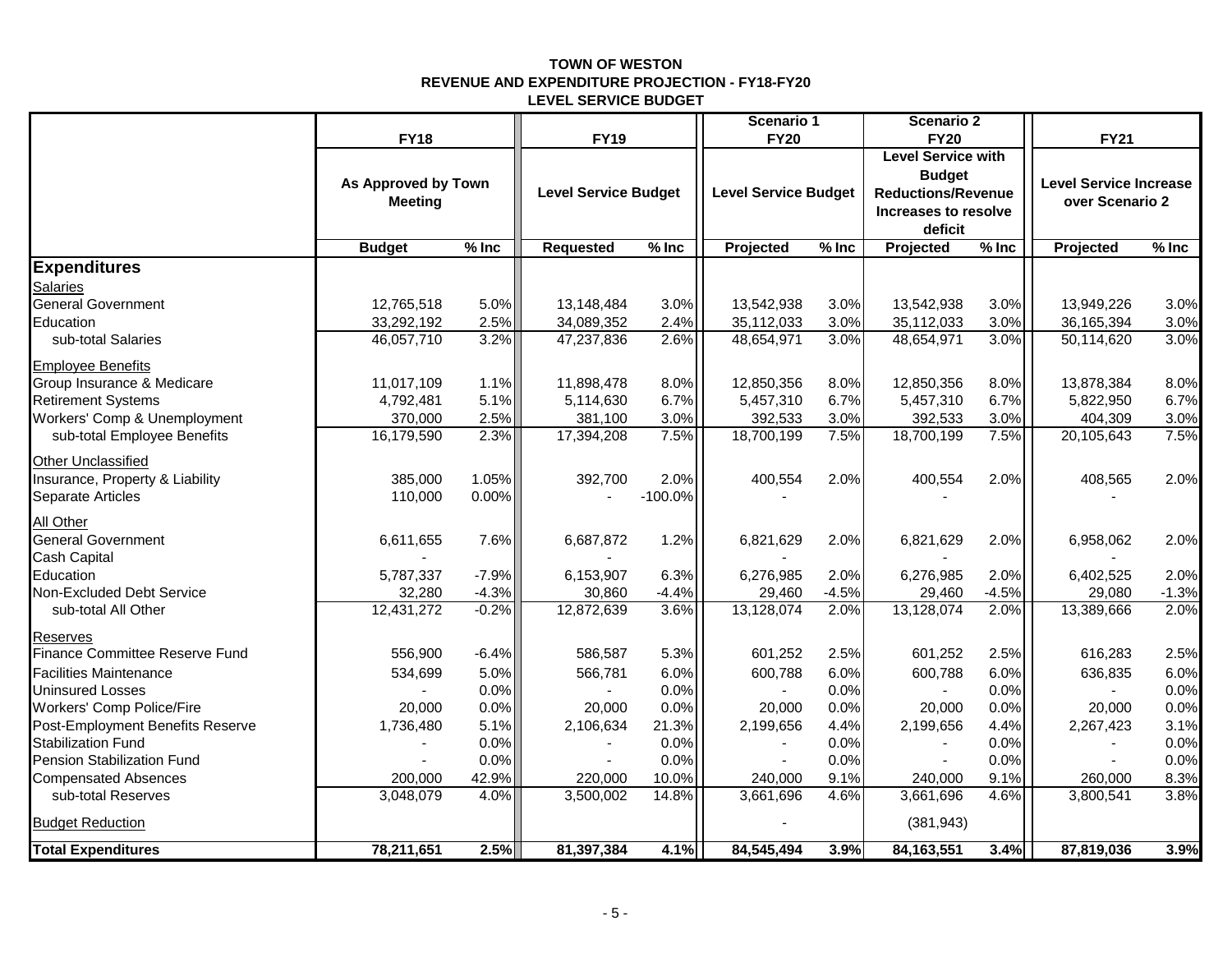#### **TOWN OF WESTON REVENUE AND EXPENDITURE PROJECTION - FY18-FY20 LEVEL SERVICE BUDGET**

|                                         |                                       |          |                             |           | Scenario 1                  |         | <b>Scenario 2</b>                                                                                          |         |                                                  |         |
|-----------------------------------------|---------------------------------------|----------|-----------------------------|-----------|-----------------------------|---------|------------------------------------------------------------------------------------------------------------|---------|--------------------------------------------------|---------|
|                                         | <b>FY18</b>                           |          | <b>FY19</b>                 |           | <b>FY20</b>                 |         | <b>FY20</b>                                                                                                |         | <b>FY21</b>                                      |         |
|                                         | As Approved by Town<br><b>Meeting</b> |          | <b>Level Service Budget</b> |           | <b>Level Service Budget</b> |         | <b>Level Service with</b><br><b>Budget</b><br><b>Reductions/Revenue</b><br>Increases to resolve<br>deficit |         | <b>Level Service Increase</b><br>over Scenario 2 |         |
|                                         | <b>Budget</b>                         | $%$ Inc  | <b>Requested</b>            | $%$ Inc   | Projected                   | $%$ Inc | Projected                                                                                                  | $%$ Inc | Projected                                        | $%$ Inc |
| Revenue                                 |                                       |          |                             |           |                             |         |                                                                                                            |         |                                                  |         |
| <b>Property Tax Levy</b>                | 67,389,927                            | $2.8\%$  | 70,099,675                  | 4.0%      | 72,817,698                  | 3.9%    | 72,817,698                                                                                                 | 3.9%    | 75,253,140                                       | 3.3%    |
| - New Growth                            | 1,000,000                             | $-16.1%$ | 600,000                     | $-40.0\%$ | 600,000                     | 0.0%    | 600,000                                                                                                    | 0.0%    | 600,000                                          | 0.0%    |
| - Unused Levy Capacity                  | (1,000,000)                           | $-16.1%$ | (600,000)                   | $-40.0\%$ | (600,000)                   |         | (600,000)                                                                                                  | 0.0%    | (600,000)                                        |         |
| - Override                              |                                       |          |                             |           |                             |         |                                                                                                            |         |                                                  |         |
| <b>State Aid</b>                        | 3,721,206                             | $-15.2%$ | 3,721,206                   | $0.0\%$   | 3,721,206                   | 0.0%    | 3,721,206                                                                                                  | 0.0%    | 3,721,206                                        | 0.0%    |
| <b>Local Receipts</b>                   | 5,066,714                             | $-0.2%$  | 5,067,657                   | $0.0\%$   | 5,067,657                   | 0.0%    | 5,067,657                                                                                                  | 0.0%    | 5,067,657                                        | 0.0%    |
| <b>Prior Year Balances/Other</b>        | 2,773,500                             | $3.1\%$  | 2,898,500                   | 4.5%      | 2,898,500                   | 0.0%    | 2,898,500                                                                                                  | $0.0\%$ | 2,898,500                                        | 0.0%    |
| <b>Revenue Offsets</b>                  | (1,277,099)                           | $-34.3%$ | (1,277,099)                 | 0.0%      | (1,277,099)                 | 0.0%    | (1,277,099)                                                                                                | $0.0\%$ | (1,277,099)                                      | 0.0%    |
| <b>Other Revenues</b>                   | 537,403                               | 1.5%     | 545,464                     | 1.5%      | 553,646                     | 1.5%    | 553,646                                                                                                    | 1.5%    | 561,951                                          | 1.5%    |
| Revenue Increase                        |                                       |          |                             |           |                             |         | 381,943.12                                                                                                 |         |                                                  |         |
| <b>Total Revenue</b>                    | 78,211,651                            | 2.5%     | 81,055,403                  | 3.6%      | 83,781,607                  | 3.4%    | 84,163,551                                                                                                 | 3.8%    | 86,225,355                                       | 2.4%    |
| <b>Budget Surplus (Deficit)</b>         |                                       |          | (341, 981)                  |           | (763, 886)                  |         |                                                                                                            |         | (1,593,681)                                      |         |
|                                         |                                       |          |                             |           |                             |         |                                                                                                            |         |                                                  |         |
| Add Net Exempt Debt Service - Estimated | 8,165,171                             | $-0.4%$  | 8,652,539                   | 6.0%      | 9,513,714                   | 10.0%   |                                                                                                            |         | 8,962,186                                        | $-5.8%$ |
| Total Estimated Property Tax Levy*      | 75,555,098                            | $2.6\%$  | 79,094,195                  | 4.7%      | 82,331,411                  | 4.1%    |                                                                                                            |         | 84,215,326                                       | 2.3%    |

*\*Assumes resolution of deficit through spending cuts or increases in other revenue sources.*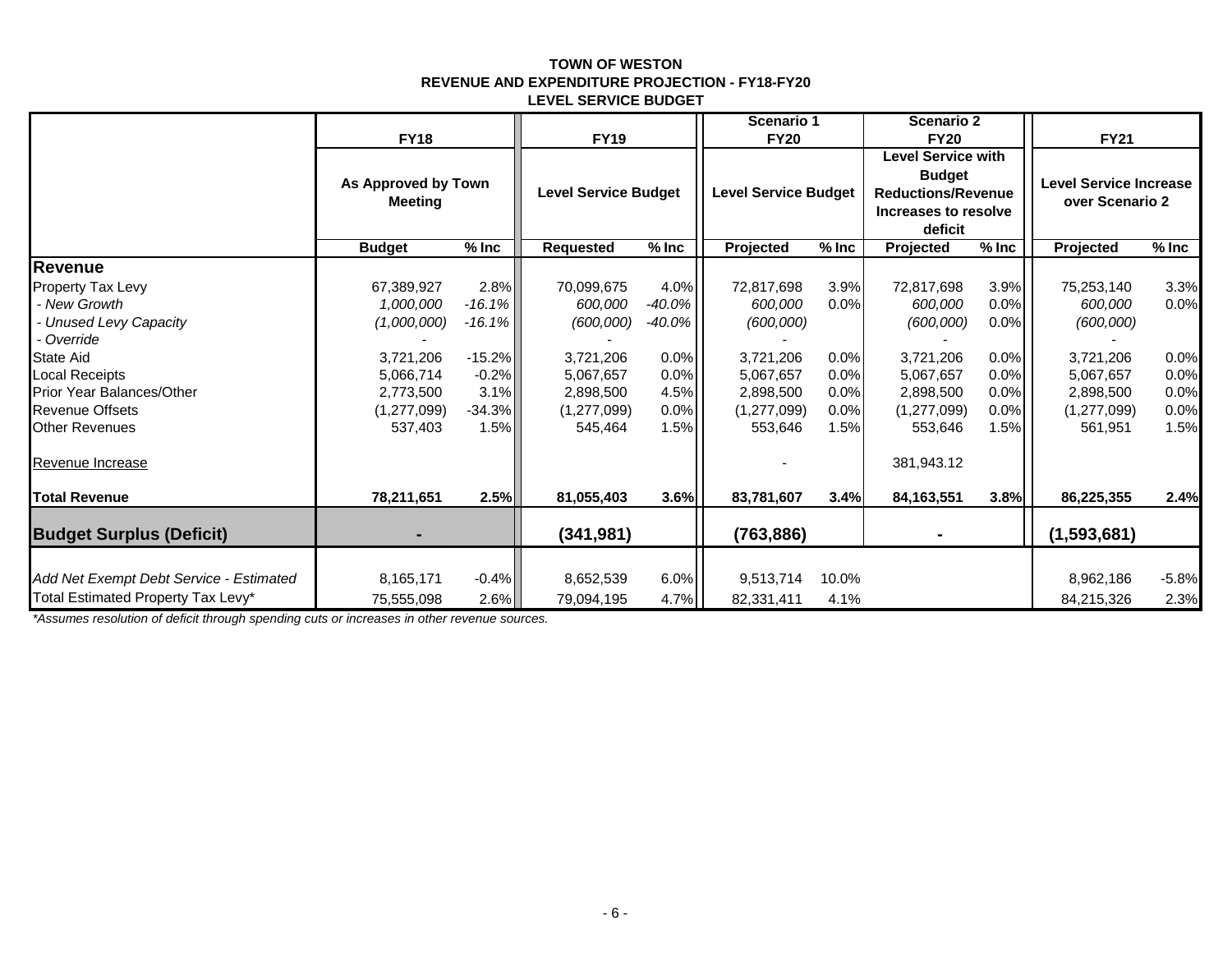# **FINANCIAL INDICATOR 1- Revenues per Household**



**A decrease in net operating revenues per household (constant dollars) is considered a warning indicator.**



**Formula:**

Net operating revenues (constant dollars)

Households (taxable parcels w/dwelling)

| fiscal year                               | 2008       | 2009       | 2010       | 2011       | 2012       | 2013       | 2014       | 2015       | 2016       | 2017         |
|-------------------------------------------|------------|------------|------------|------------|------------|------------|------------|------------|------------|--------------|
| Gross operating revenues/transfers        | 68,327,434 | 70.220.100 | 70.641.472 | 73,117,964 | 72.957.723 | 73.630.500 | 77.985.914 | 78,786,936 | 81,010,808 | 84, 151, 435 |
| Less: excluded debt (net)                 | 463,699    | 7.391.436  | 7.205.908  | 6,810,118  | 7,266,714  | 6.747.256  | 7,646,500  | 7.220.241  | 8.105.064  | 8,084,603    |
| Net operating revenues                    | 60,863,735 | 62.828.664 | 63.435.564 | 66,307,846 | 65.691.009 | 66,883,244 | 70,339,414 | 71,566,695 | 72,905,744 | 76,066,832   |
| CPI-U, 1982-84 base year                  | 241.3      | 233.0      | 236.1      | 244.3      | 246.3      | 251.1      | 255.3      | 257.0      | 260.8      | 266.4        |
| CPI-U, 2000 base year                     | 131.7      | 127.2      | 128.9      | 133.3      | 134.5      | 137.0      | 139.4      | 140.3      | 142.4      | 145.4        |
| CPI-U, 2000 base, adj. constant dollars   | 75.9%      | 78.6%l     | 77.6%      | 75.0%      | 74.4%      | 73.0%      | 71.8%      | 71.3%      | 70.2%      | 68.8%        |
| Net operating revenues (constant dollars) | 46,217,063 | 49,396,232 | 49,215,673 | 49,732,242 | 48,856,365 | 48.803.747 | 50.475.451 | 51.017.621 | 51,212,931 | 52,310,224   |
| Households (taxable parcels w/dwelling)   | 3,589      | 3,595      | 3,595      | 3,613      | 3,618      | 3,629      | 3,641      | 3,658      | 3,659      | 3,654        |
| <b>Net Operating Revenues per</b>         |            |            |            |            |            |            |            |            |            |              |
| Household (constant dollars)              | 12.877     | 13.740     | 13.690     | 13.765     | 13.504     | 13.448     | 13.863     | 13.947     | 13.996     | 14,316       |
| Percent change from prior year            | $-0.05%$   | 6.70%      | $-0.37%$   | 0.55%      | $-1.90\%$  | $-0.41%$   | 2.66%      | 0.60%      | 0.36%      | 2.28%        |

Analysis: Revenues per Household is one measure of the Town's ability to maintain existing service levels. For most general government services, costs increase as the number of households increase. The increase in gross operating revenue is due mostly to Economic Growth revenues such as Motor Vehicle Excise tax, and it reflects a positive trend. Licenses and Permit Revenue went down considerably in FY17 due to a decrease in building permit revenue by \$250K . Other increases were from Penalties and Interest on Taxes, and other Local Receipts. Interest revenue increased by \$160K due to the consolidation of Town bank accounts at higher rates. The largest portion of operating revenues is from Real Estate taxes. The Net Operating Revenues have been increasing annually which indicates the continuing willingness of residents to fund a budget that maintains the current level of service.

Weston's revenue growth, in constant dollars (used instead of current dollars to adjust for inflation), has generally been positive due to growth in the residential tax base and tax increases (i.e., overrides). FY2017's increase in net operating revenue per household is due to a constant number of households coupled with a 3.8% increase in gross operating revenues/transfers.

**Outlook**: Revenues from general government have remained strong and net operating revenues have been steadily increasing. In order to shelter the Town from short-term fluctuations in any one revenue source, a concerted effort has been made to increase reserves.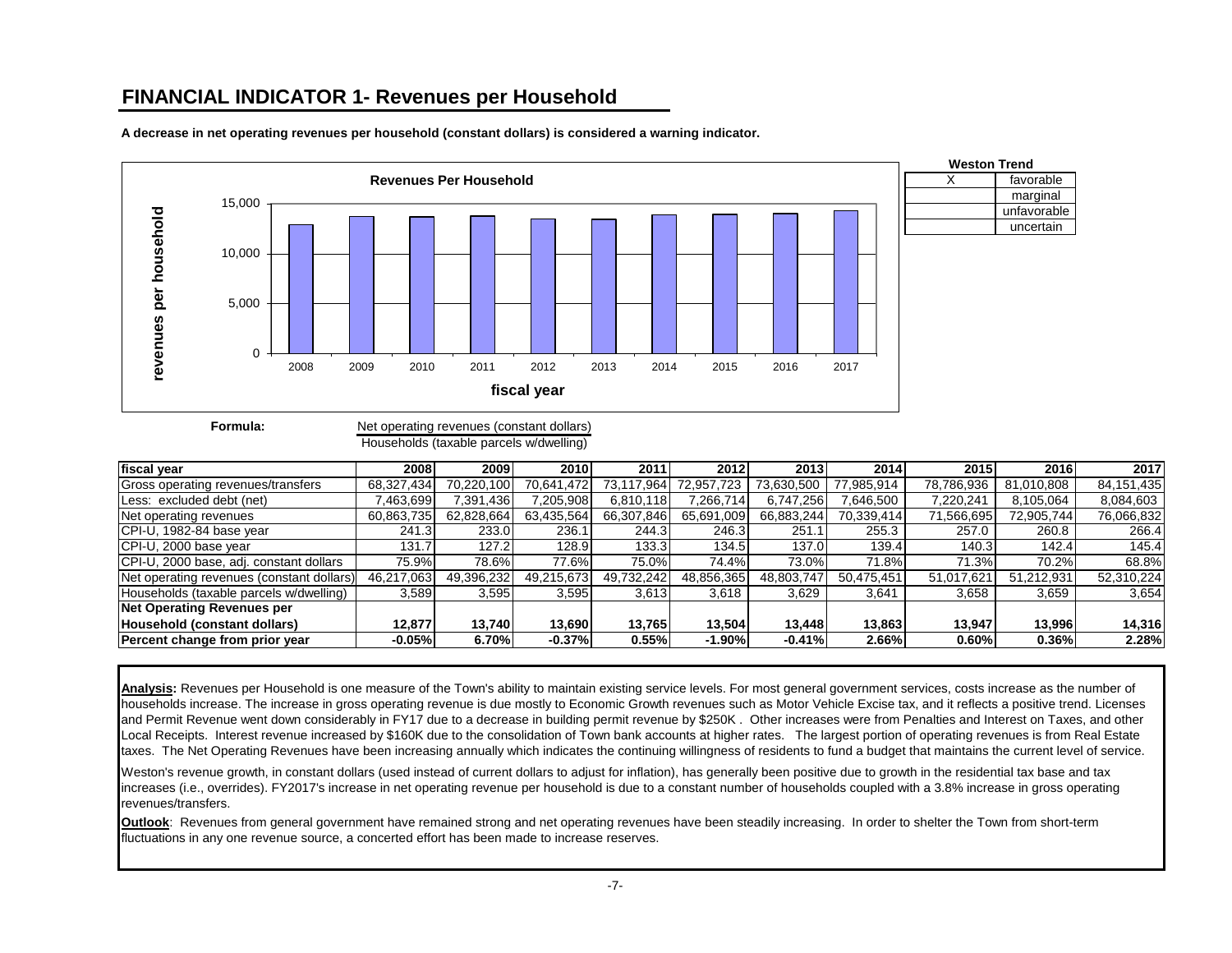## **FINANCIAL INDICATOR 2 - State Aid**

**Reductions in State Aid, as a percentage of operating revenues, is considered a warning indicator particularly if the Town does not have adequate reserves to offset reductions.**



**Formula:**

State Aid

Operating Revenues

| <b>Ifiscal</b> vear                    | 2008       | 2009l     | 2010      | 2011      | 2012      | 2013      | 2014     | 2015                | 2016                                                                                                       | 2017      |
|----------------------------------------|------------|-----------|-----------|-----------|-----------|-----------|----------|---------------------|------------------------------------------------------------------------------------------------------------|-----------|
| Net operating revenues                 | 60.863.735 |           |           |           |           |           |          |                     | 62.828.664  63.435.564  66.307.846  65.691.009  66.883.244  70.339.414  71.566.695  72.905.744  76.066.832 |           |
| State Aid (Cherry Sheet) revenues      | 4.295.040  | 4.722.852 | 4.435.150 | 4.269.484 | 3.664.945 | 3.747.352 |          | 3.726.848 4.135.489 | 4.124.869                                                                                                  | 4.386.744 |
| Less: School building reimbursements   | .426.237   | .436.390  | .454.017  | .454.017  | 816.230   | 816.234   | 741.8531 | 724.226             | 665.538                                                                                                    | 665.538   |
| Net State aid revenues                 | 2.868.803  | 3.286.462 | 2.981.133 | 2.815.467 | 2.848.715 | 2.931.118 |          | 2.984.995 3.411.263 | 3.459.331                                                                                                  | 3.721.206 |
| State aid as a percentage of operating |            |           |           |           |           |           |          |                     |                                                                                                            |           |
| <b>Irevenues</b>                       | 4.7%       | 5.2%      | 4.7%      | 4.2%      | 4.3%      | 4.4%      | 4.2%     | 4.8%                | 4.7%                                                                                                       | 4.9%      |

**Analysis**: Though the Town does not have a significant reliance on State Aid, any dependence on such aid may be difficult to manage when there is a reduction in funding. Net State Aid revenues dropped from 2009 to 2011, but have risen gradually since then, with a \$260K increase in FY17. The amount for school building reimbursement decreased by over 40% in 2012 because the MSBA provided a lump sum reimbursement for the balance due on the 1997 Middle School renovation project at the time the Town refunded the bonds. This reimbursement will end in FY20. A further reduction is from the refunding done in February 2014, February 2015, February 2016. State aid for school projects is now provided while the project is being constructed, so the Town borrows only its share.

**Outlook**: The Town cannot depend on any significant increase in State Aid. There is a trickle down effect of cutbacks at the federal level impacting state and municipal budgets and cutbacks on the state level impacting municipal budgets. We continue to estimate this revenue source conservatively.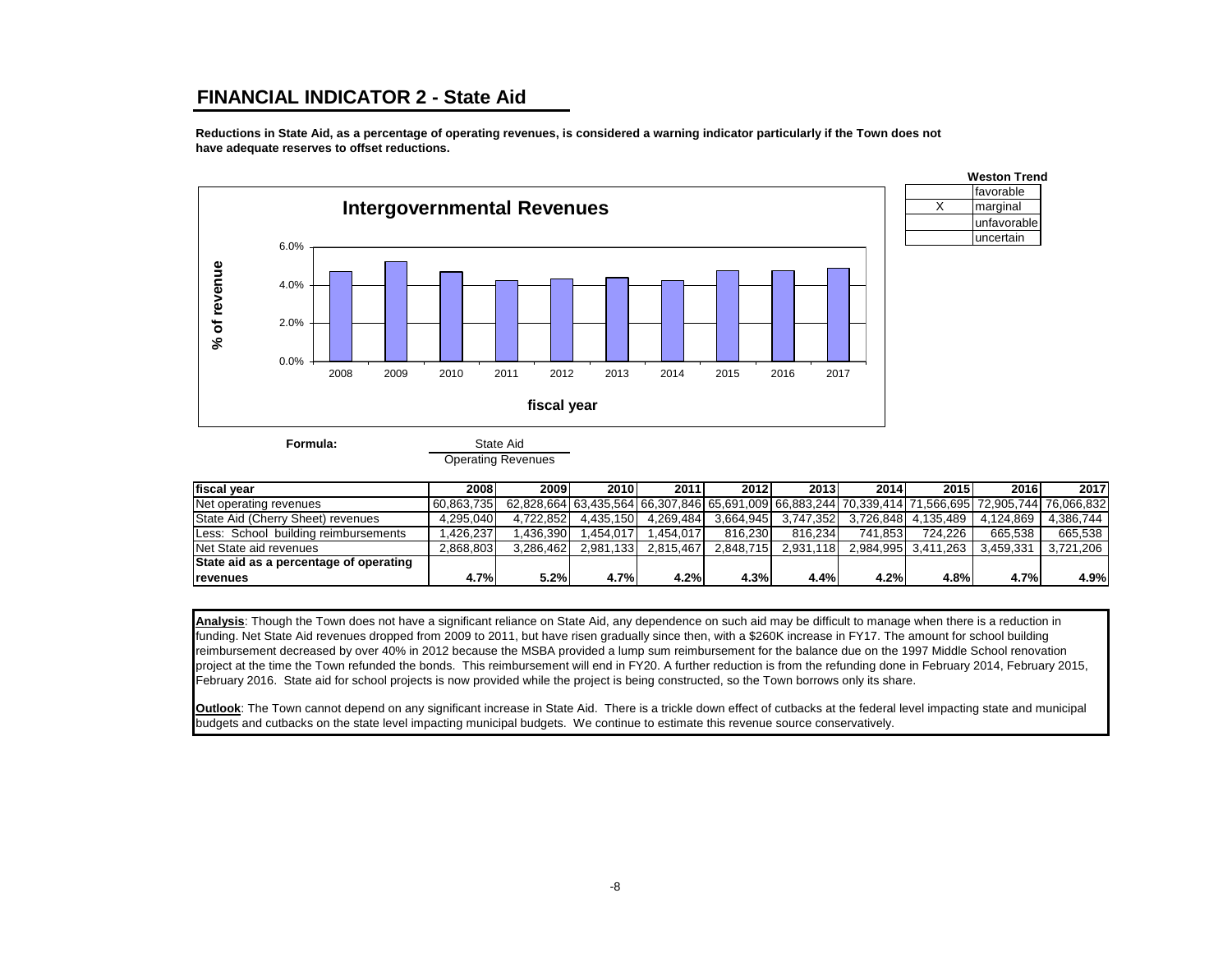# **FINANCIAL INDICATOR 3 - Revenues Related to Economic Growth**



**Decreasing economic growth revenues, as a percentage of net operating revenues, is considered a warning indicator.**



**Formula:**

Economic Growth Revenues

Operating Revenues

| fiscal vear                         | 2008       | 2009      | 2010      | 2011      | 2012      | 2013                                                   | 2014          | 2015      | 2016       | 2017       |
|-------------------------------------|------------|-----------|-----------|-----------|-----------|--------------------------------------------------------|---------------|-----------|------------|------------|
| Net (non-exempt) operating revenues | 60,863,735 |           |           |           |           | 62,828,664 63,435,564 66,307,846 65,691,009 66,883,244 | 70.339.414 71 | .566.695  | 72.905.744 | 76,066,832 |
| Building permit fees                | 838,047    | 1.184.174 | 800.122   | 843.286   | 824.166   | 693.083                                                | 1.031.281     | 980.677   | 935.428    | 698,601    |
| Motor vehicle excise                | 2.557.093  | 2.587.461 | 2.039.944 | 2.614.061 | 2.418.788 | 2.445.833                                              | 2.808.327     | 2.910.707 | 2,982,398  | 3.043.210  |
| Tax levy from new construction      | ,094,715   | .122.064  | 1.111.655 | .470.272  | 897.752   | 1.156.4851                                             | 1.020.267     | .196.208  | 927.176    | .192,004   |
| Total: economic growth revenues     | 4.489.855  | 4.893.699 | 3,951,721 | 4.927.619 | 4.140.706 | 4.295.401                                              | 4.859.875     | 5.087.592 | 4.845.002  | 4,933,815  |
| Economic Growth revenues as a       |            |           |           |           |           |                                                        |               |           |            |            |
| percentage of operating revenues    | 7.4%       | 7.8%      | 6.2%      | 7.4%      | 6.3%      | 6.4%                                                   | 6.9%          | 7.1%      | 6.6%       | 6.5%       |

**Analysis**: Economic growth revenues are responsive to changes in the economic base and inflation. A balance between growth and other (non growth) revenues mitigates the effect of economic growth or decline. During a recession, a high percentage of non growth revenues is an advantage. This insulates the tax base to some degree during a recession. In FY17, Motor Vehicle Excise tax was 49% higher than a low in FY10 of just over \$2 Million. In FY17, building permit fees saw a 25% decrease over FY16. New growth increased by 28% in FY17.

**Outlook:** Although there has been a recent downturn in economic growth, this could change in future. If the 40(B) project at 133 Boston Post Road is approved this would have a positive impact on building permit fees and new growth. Construction of Highland Meadows condominims, which has contributed significantly to new growth in prior years, is set to be completed soon. With a 95% residential tax base, this is an indicator to watch.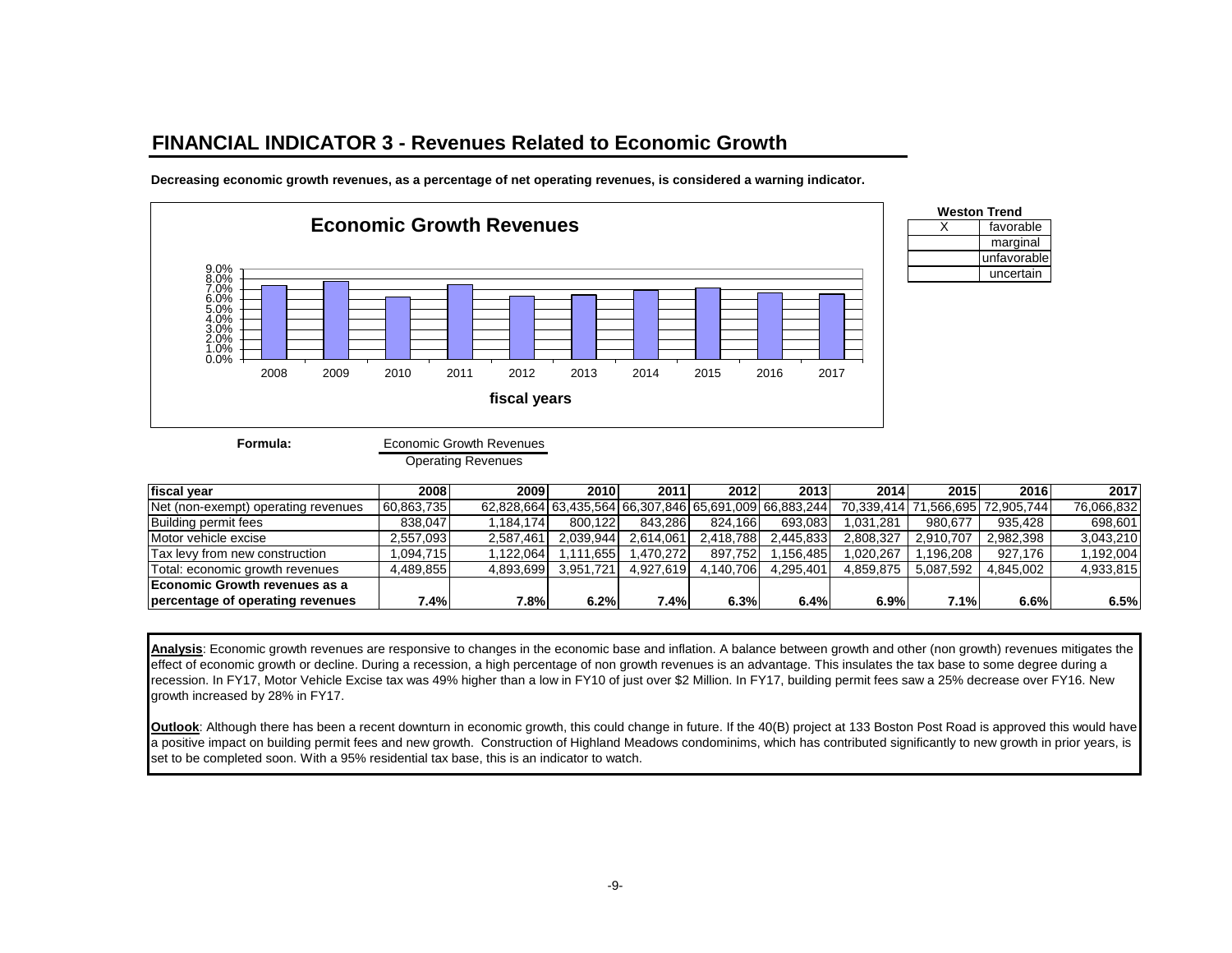## **FINANCIAL INDICATOR 4 - Property Tax Revenues**

**A decline in property tax revenues (constant dollars) is considered a warning indicator.**





**Formula:**

| fiscal year                                          | 2008       | 2009       | 2010       | 2011       | 2012       | 2013       | 2014       | 2015       | 2016       | 2017       |
|------------------------------------------------------|------------|------------|------------|------------|------------|------------|------------|------------|------------|------------|
| Property tax levy limit (incl. unused levy capacity) | 57,473,218 | 59.808.218 | 62,037,805 | 64.491.774 | 67.337.393 | 69.477.740 | 73.047.725 | 75,209,790 | 78.938.881 | 82,113,668 |
| Less: debt exemptions (net)                          | 463,699    | 391,436    | 7,205,908  | 6,810,118  | ,266,714   | 6,747,256  | 7,646,500  | 7,220,241  | 8,105,064  | 8,084,603  |
| Less: community preservation act surcharge           | 1,488,000  | .574.790   | 1,605,810  | 1,622,366  | .675.490   | 1.717.377  | 1,876,970  | 1.872.045  | 1,962,920  | 2,039,437  |
| Net property tax revenues                            | 48,521,519 | 50.841.992 | 53.226.087 | 56,059,290 | 58,395,189 | 61.013.107 | 63,524,255 | 66.117.504 | 68,870,897 | 71,989,628 |
| CPI-U, 2000 base year                                | 131.7      | 127.2      | 128.9      | 133.3      | 134.5      | 137.0      | 139.4      | 140.3      | 142.4      | 145.4      |
| CPI-U, 2000 base, adj. constant dollars              | 75.9%      | 78.6%      | 77.6%      | 75.0%      | 74.4%      | 73.0%      | 71.8%      | 71.3%      | 70.2%      | 68.8%      |
| <b>Property tax revenues (constant dollars)</b>      | 36.844.964 | 39.972.246 | 41.294.781 | 42.045.615 | 43.430.245 | 44.520.392 | 45.584.903 | 47.133.066 | 48.378.636 | 49,506,381 |
| Percent increase over prior year (constant dollars)  | $-1.7%$    | 8.5%       | 3.3%       | 1.8%       | 3.3%       | 2.5%       | 2.4%       | 3.4%       | 2.6%       | 2.3%       |

**Analysis**: Property tax revenues are analyzed separately because they are the Town's primary revenue source for both operating and capital spending. Any decrease in property tax revenues should be monitored to ensure that the collection rate of taxes remains high. Any increases due to operating overrides should be noted for their impact on future override requests.

**Outlook:** There has not been a Proposition 2 1/2 override since FY07, and unused tax levy capacity in FY2018 is anticipated to be over \$6.5 million.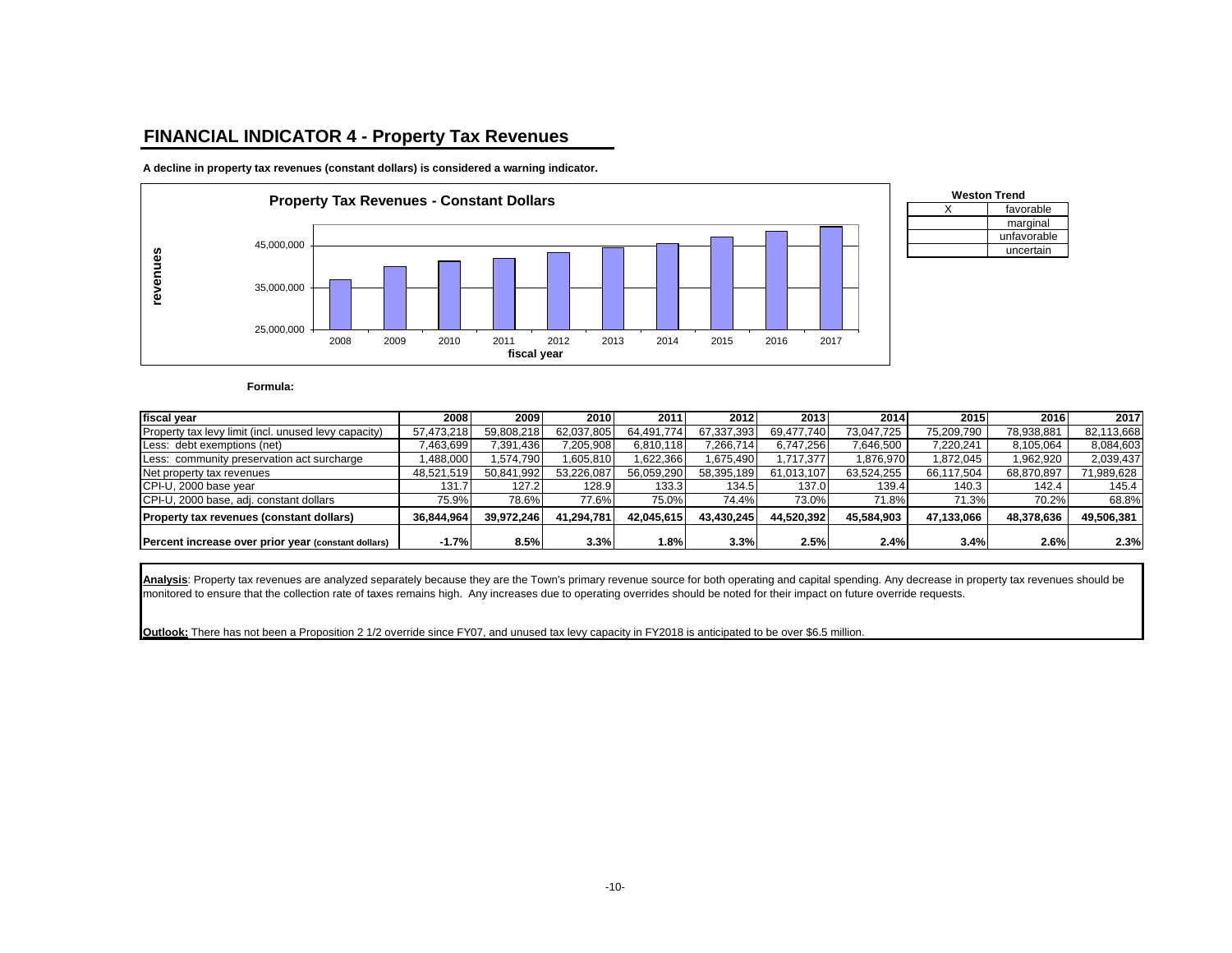## **FINANCIAL INDICATOR 5 - Uncollected Property Taxes**



**Uncollected property taxes (as a percent of the property tax levy) of 5-8 percent is considered a warning indicator.**

Net Property Tax Levy

| fiscal vear                                 | 2008       | 2009       | 2010       | 2011       | 2012       | 2013       | 2014       | 2015       | 2016       | 2017       |
|---------------------------------------------|------------|------------|------------|------------|------------|------------|------------|------------|------------|------------|
| Property tax levy (actual tax levy)         | 54.440.553 | 56.998.334 | 58.075.330 | 59.920.567 | 63.256.256 | 64.423.334 | 67.990.016 | 68.920.999 | 71.275.670 | 73.668.584 |
| Reserved for abatements and exemptions      | 442.790    | 436.493    | 385.361    | 423.816    | 458.354    | 430.916    | 434.643    | 450.988    | 406.51     | 446.753    |
| Net property tax levy                       | 53.997.763 | 56.561.841 | 57.689.969 | 59.496.751 | 62.797.902 | 63.992.418 | 67.555.373 | 68.470.011 | 70.869.159 | 73.221.831 |
| Uncollected taxes as of June 30             | 600.281    | 705.134    | 729.004    | 705.380    | 668.147    | 723.116    | 611.362    | 530.925    | 599.863    | 627.866    |
| Uncollected taxes as a percentage of net    |            |            |            |            |            |            |            |            |            |            |
| property tax levy                           | 1.1%       | 1.2%       | 1.3%       | .2%        | 1.1%       | 1.1%       | $0.9\%$    | 0.8%       | 0.8%       | 0.9%       |
| note: includes CPA surcharge beginning FY02 |            |            |            |            |            |            |            |            |            |            |

Analysis: An increase in uncollected property taxes may indicate an inability by property owners to pay their taxes due to economic constraints. Additionally, as uncollected property taxes rise, liquidity decreases, resulting in less cash on hand for the Town to invest or reserve. The credit rating organizations generally consider uncollected taxes in excess of five percent as a warning trend.

**Outlook**: Weston's tax base has always maintained excellent collection rates. Deferral and payment plans have been used to keep collections positive and avoid properties ending up in Tax Title lien process.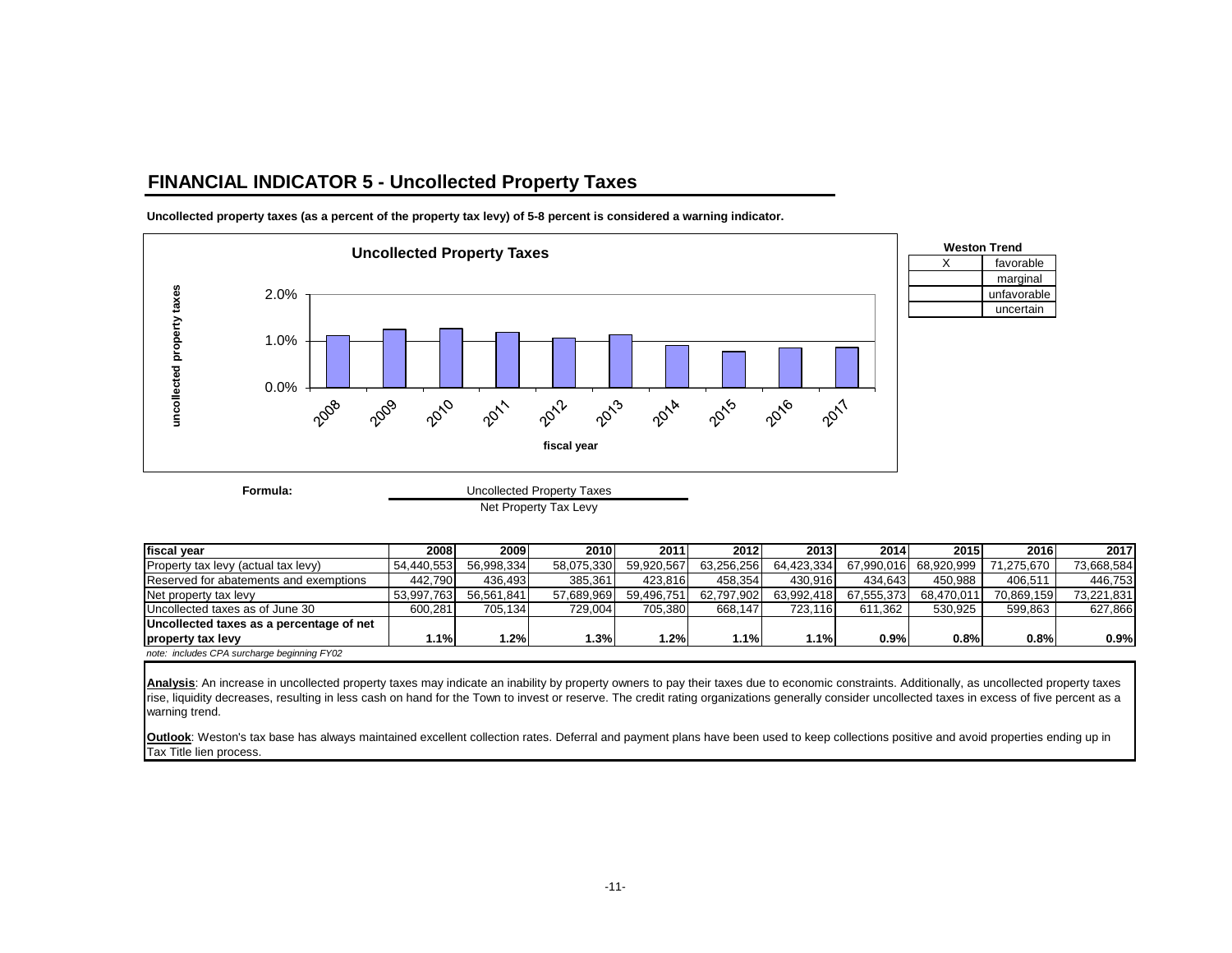#### **FINANCIAL INDICATOR 6 - Expenditures per Household**





| Weston Trend |
|--------------|
| favorable    |
| marginal     |
| unfavorable  |
| uncertain    |

| Net operating expenditures and transfers (constant dollars) |
|-------------------------------------------------------------|
| Households                                                  |

| fiscal year                                     | 2008       | 2009                                                              | 2010       | 2011                             | 2012                             | 2013                             | 2014       | 2015       | 2016       | 2017       |
|-------------------------------------------------|------------|-------------------------------------------------------------------|------------|----------------------------------|----------------------------------|----------------------------------|------------|------------|------------|------------|
| School department and Minuteman                 |            | 28,681,804 30,204,852 31,885,479 32,171,523 33,315,728 34,135,541 |            |                                  |                                  |                                  | 35,755,525 | 36,645,994 | 37,258,085 | 38,197,705 |
| Unclassified (excluding exempt debt)            | 13,058,251 | 12,482,601                                                        | 11,914,297 |                                  | 13,090,855 13,488,568 13,814,611 |                                  | 14,216,205 | 14,784,855 | 15,458,337 | 15,814,738 |
| Administration and finance                      | 2,322,914  | 2,102,833                                                         | 2,155,132  | 2,224,643                        | 2,449,451                        | 2,374,386                        | 2,467,132  | 2,420,075  | 2,646,743  | 2,823,852  |
| <b>Facilities Town-wide</b>                     | 541,614    | 426.499                                                           | 547.325    | 742,305                          | 577,352                          | 806,272                          | 893,593    | 922,628    | 1,692,199  | ,444,447   |
| Planning and land use                           | 540.079    | 540.746                                                           | 646.049    | 619.286                          | 663.402                          | 637.679                          | 696.374    | 694.934    | 738.015    | 733,443    |
| Public safety                                   | 5,517,744  | 5,651,779                                                         | 5,697,165  | 5,703,795                        | 6,077,856                        | 6,090,823                        | 6,729,720  | 6,668,289  | 6,709,154  | 6,886,651  |
| Public works (excl. water div., incl. snow)     | 3,176,818  | 3,518,161                                                         | 3,229,052  | 3,272,007                        | 3,573,603                        | 3,978,143                        | 4.931.669  | 4,546,070  | 3,659,410  | 4.570.919  |
| Health and human service (excl. BSA as of FY06) | 472,802    | 529.860                                                           | 549.221    | 611.325                          | 621.280                          | 638,293                          | 670.911    | 687.076    | 689.736    | 716,581    |
| Cultural and leisure                            | 1,455,504  | 1.465.715                                                         | 1,583,132  | ,642,244                         | .643,800                         | .640,180                         | 653,113    | 1,667,066  | 1,767,463  | ,290,388   |
| Net operating expenditures                      |            | 55,767,530 56,923,046 58,206,852                                  |            | 60,077,983 62,411,040 64,115,928 |                                  |                                  | 68.014.242 | 69.036.987 | 70.619.141 | 72,478,724 |
| CPI-U, 2000 base year                           | 131.7      | 127.2                                                             | 128.9      | 133.3                            | 134.5                            | 137.0                            | 139.4      | 140.3      | 142.4      | 145.4      |
| CPI-U, 2000 base, adj. constant dollars         | 75.9%      | 78.6%                                                             | 77.6%      | 75.0%                            | 74.4%                            | 73.0%                            | 71.8%      | 71.3%      | 70.2%      | 68.8%      |
| Net operating expenditures (constant dollars)   |            | 42,347,244 44,753,204 45,159,044                                  |            |                                  |                                  | 45,059,717 46,416,954 46,784,476 | 48,806,911 | 49,214,273 | 49,606,697 | 49,842,726 |
| Households                                      | 3,589      | 3,595                                                             | 3,595      | 3,613                            | 3,618                            | 3,629                            | 3,641      | 3,658      | 3,659      | 3,654      |
| Net Operating Expenditures per Household        |            |                                                                   |            |                                  |                                  |                                  |            |            |            |            |
| (constant dollars)                              | 11,799     | 12,449                                                            | 12,562     | 12,472                           | 12,829                           | 12,892                           | 13,405     | 13,454     | 13,557     | 13,641     |

*Note: Health and Human Services does not include Brook School Apartments beginning FY06, since it was made an enterprise fund.*

Analysis: Increasing per household expenditures can indicate that the cost of providing service is increasing more rapidly than the Town's ability to pay, especially if spending is increasing faster than the residents' collective personal income. Increasing expenditures may also indicate that the demographics of the Town are changing, requiring increased spending in related services (i.e. Schools or Council on Aging services). Weston's increase in expenditures has largely been related to increasing costs for personnel and benefits. This trend was slowed by the Town's switch in FY10 to GIC provided health plans and a reduction in the overall level of salary increase, however, the GIC increased premiums significantly in FY17. The largest percentage expenditure increase in FY17 was in the Public Works Department, due to the demand for infrastructure improvements.

**Outlook**: With most of the Town's buildings having been replaced or significantly upgraded in the last 10-15 years, facilities maintenance costs should level off; however, a higher level of investment in public works infrastructure is warranted. Increases in salaries are impacted by the low rate of inflation. The cost of employee health insurance, which previously had moderate increases due to the Town's participation in the GIC, has now seen a larger increase but the recently negotiated 2% reduction in the Town's premium contribution, which took effect in fiscal year 2016, assisted in mitigating some of the increased premium. The impact of federal health care requirements is unknown at this time, but may result in larger increases.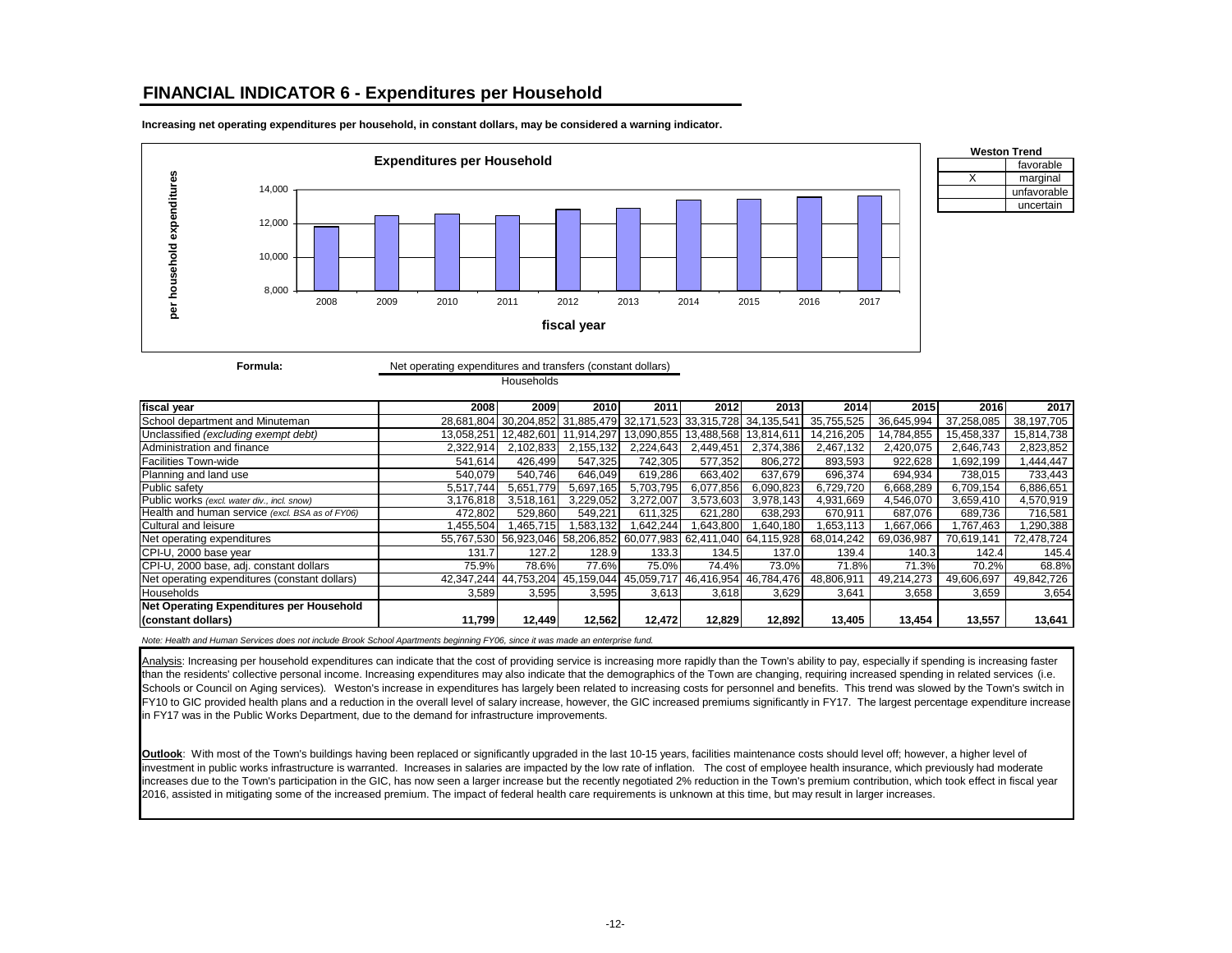#### **FINANCIAL INDICATOR 7 - Salaries and Wages**



**Increasing personnel costs as a percentage of total spending is considered a warning indicator.**



Salaries and wages

Net operating expenditures

| fiscal vear                           | 2008       | 2009   | 2010   | 2011   | 2012   | 2013   | 2014                                                                         | 2015       | 2016        | 2017       |
|---------------------------------------|------------|--------|--------|--------|--------|--------|------------------------------------------------------------------------------|------------|-------------|------------|
| Net operating expenditures            | 55.767.530 |        |        |        |        |        | 56,923,046 58,206,852 60,077,983 62,411,040 64,115,928 68,014,242 69,036,987 |            | 70.619.141  | 72.478.724 |
| Less: Minuteman high school           | 73.2501    | 73.164 | 49.338 | 49.889 | 81.140 | 81.634 | 104.311                                                                      | 110.127    | 91.498      | 122.810    |
| Net operating expenditures            | 55.694.280 |        |        |        |        |        | 56.849.882 58.157.514 60.028.094 62.329.900 64.034.294 67.909.931            | 68.926.860 | 70.527.6431 | 72.355.914 |
| General government and school wages   | 37.299.815 |        |        |        |        |        | 39,382,480 41,101,146 41,452,090 42,165,600 43,278,158 45,309,953            | 46.957.921 | 47.365.337  | 48.683.795 |
| Salaries and wages as a percentage of |            |        |        |        |        |        |                                                                              |            |             |            |
| operating expenditures                | 67.0%      | 69.3%  | 70.7%  | 69.1%  | 67.6%  | 67.6%  | 66.7%                                                                        | 68.1%      | 67.2%       | 67.3%      |

**Analysis**: Increasing salaries and wages as a percent of operating expenditures may be an indicator of two trends: First, it may point to future pension and health insurance costs since both of these items are related to the number and compensation level of employees. Second, if salaries and wages as a percent of operating expenditures are increasing because the Town is reducing its expenditures on maintenance and capital outlay, it may be an indicator of deferred maintenance of the Town's infrastructure. The latter is less of a concern due to the creation of the Town-wide Facilities Department in FY07 with a corresponding increase in the budget for facilities maintenance and consistent expenditures for public works infrastructure improvements.

**Outlook**: The rate of employee salary increases, primarily the result of collective bargaining with employee unions, has been relatively low since 2011. In FY11, there was no cost of living adjustment for any employee. Since then, salary increases have ranged from 1 to 2.5%. FY19 contractual increases range from 1-2%.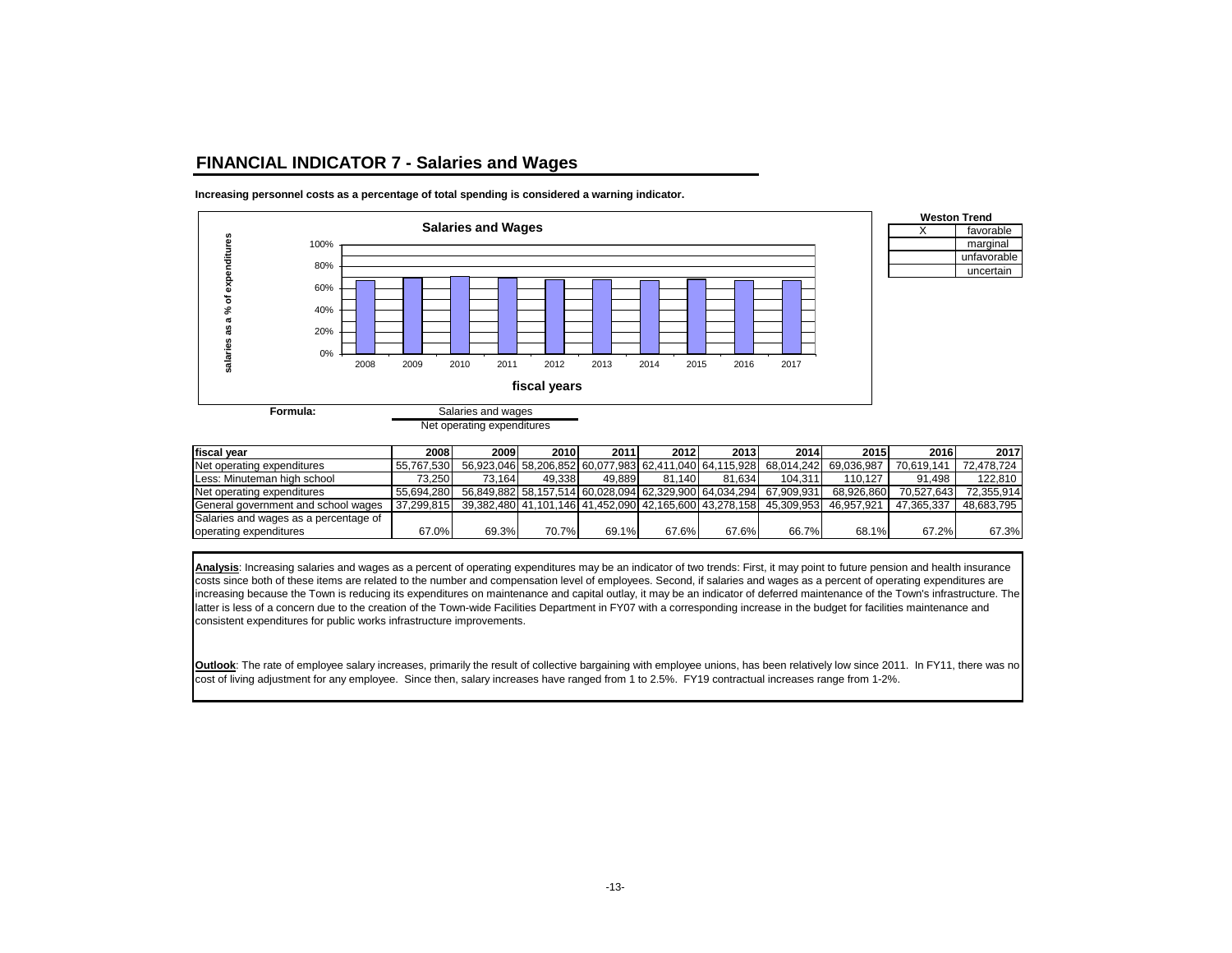## **FINANCIAL INDICATOR 8 - Employee Benefits**



**Increasing benefit costs as a percentage of wages and salaries is considered a warning indicator.**

| fiscal vear                            | 2008       | 2009       | 2010       | 2011       | 2012       | 2013       | 2014       | 2015       | 2016       | 2017       |
|----------------------------------------|------------|------------|------------|------------|------------|------------|------------|------------|------------|------------|
| Employee benefits                      | 1.966.324  | 11.633.801 | 10.688.623 | l.891.488L | 12.377.929 | 13.121.378 | 13.605.840 | 14.083.782 | 14.769.294 | 15.146.677 |
| Wages and salaries-general government* | 10.438.788 | 11.111.355 | 11.285.704 | 11.330.101 | 11.785.685 | 12.110.417 | 12.665.489 | 13.267.052 | 13.299.781 | 13.893.589 |
| Wages and salaries-schools             | 26.861.027 | 28.271.126 | 29.815.441 | 30.121.990 | 30.379.915 | 31.167.741 | 32.644.464 | 33.690.869 | 34.065.556 | 34.790.206 |
| Total-wages and salaries               | 37.299.815 | 39.382.480 | 41.101.146 | 41.452.090 | 42.165.600 | 43.278.158 | 45.309.953 | 46.957.921 | 47.365.337 | 48.683.795 |
| Benefits spending as a percentage of   |            |            |            |            |            |            |            |            |            |            |
| wages and salaries                     | 32.1%      | 29.5%      | 26.0%      | 28.7%      | 29.4%      | 30.3%      | 30.0%      | 30.0%      | 31.2%      | 31.1%      |

marginal unfavorable uncertain

*\* General Government wages and salaries includes BSA, Water and Recreation but excludes police details*

**Analysis**: Fringe benefits represent a significant share of the Town's operating costs and this analysis understates certain fringe benefits such as sick leave buy back liabilities and postemployment benefits. Starting in 2010, Town employees and retirees enrolled in the state-run Group Insurance Commission (GIC) health insurance programs. The change to the GIC program resulted in more substantial savings to the Town in 2010, and a slowing rate of increase in subsequent years. The percentage remains relatively stable.

**Outlook:** In an effort to control costs, the GIC has taken steps to change plan designs and shift costs to employees (deductibles & copays). Because of this, more employees are migrating to the lower cost plans. The most current contract, expiring 6/2021, incorporated a 2% decrease in premium paid by the Town.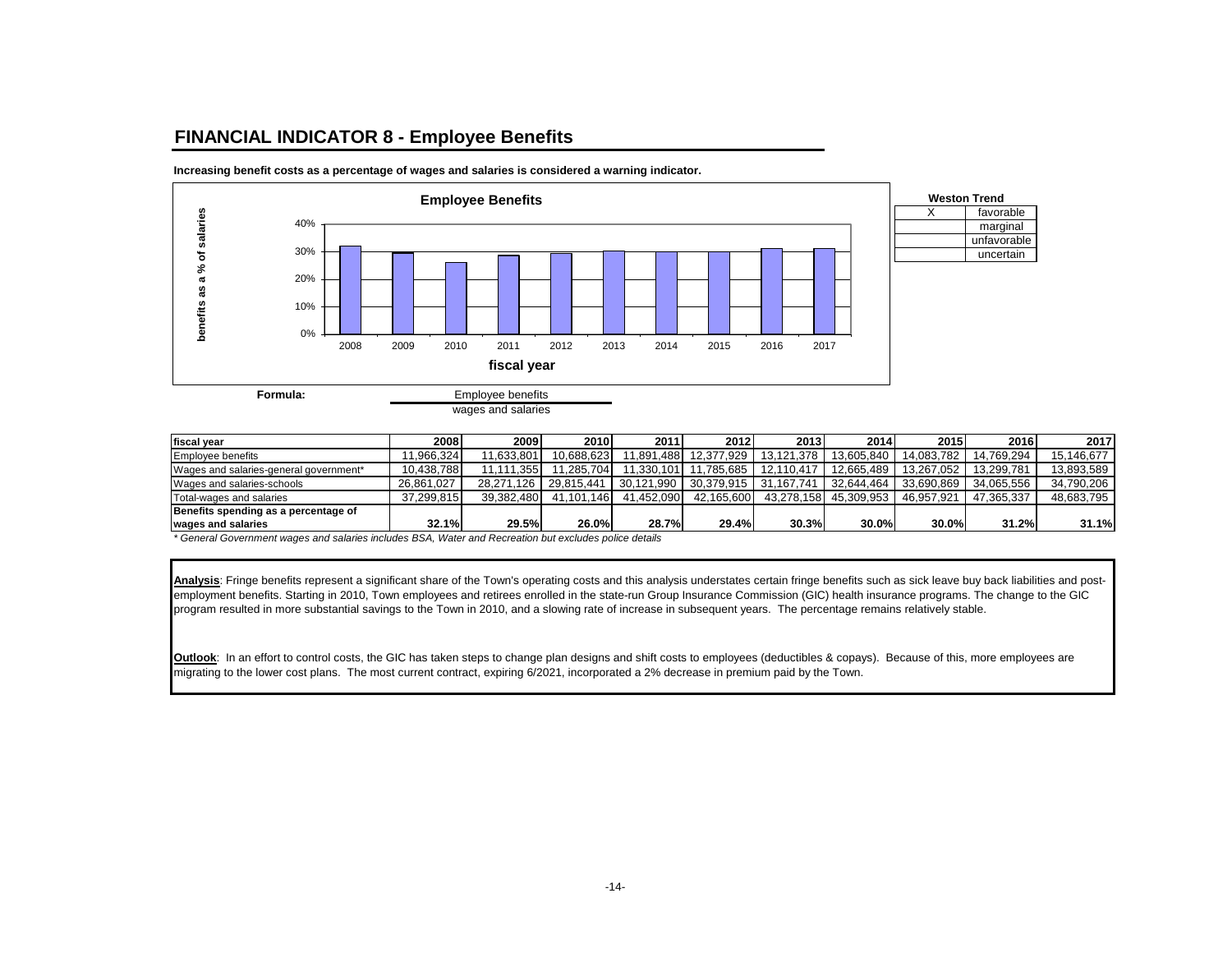#### **FINANCIAL INDICATOR 9 - Unfunded Liabilities (Sick/Vacation Leave)**





number of employees

| fiscal vear                                   | 2008      | 2009     | 2010                | 2011     | 2012    | 2013                | 2014      | 2015      | 2016      | 2017      |
|-----------------------------------------------|-----------|----------|---------------------|----------|---------|---------------------|-----------|-----------|-----------|-----------|
| Unfunded sick and vacation leave (per audit)  | 2.107.386 |          | 2.091.441 2.047.400 | .994.554 |         | 2.149.802 2.390.353 | 2.251.364 | 2.444.959 | 2,621,000 | 2.673.000 |
| Amount funded (compensated absence fund bal.) | 108.783   | 140.951  | 153.686             | 183.964  | 259.180 | 320.073             | 220.402   | 228.299   | 226.588   | 208.219   |
| Net unfunded liability                        | .998.603  | .950.490 | .893.714            | .810.590 |         | .890.622 2.070.280  | 2.030.961 | 2.216.660 | 2.394.412 | 2,464,781 |
| Number of eligible employees                  | 181       | 177      | 177.                | 177.     | 1781    | 178                 | 1761      | 172       | 167       | 169       |
| Accrued unfunded sick/vacation liability per  |           |          |                     |          |         |                     |           |           |           |           |
| employee                                      | 11.042    | 11,020   | 10.699              | 10.229   | 10.621  | 11.631              | 11.540    | 12.888    | 14.338    | 14,585    |
| *unaudited                                    |           |          |                     |          |         |                     |           |           |           |           |

**Analysis**: The Town allows municipal and some school employees to accumulate a portion of unused sick leave to be paid upon retirement or resignation after 12 years of service. Non-union employees hired after 1/1/11 are no longer eligible, as well as members of the Police Superior Officers' union and the Town Manager. These changes have slowed the rate of increase per employee. Vacation accrual is limited and by law must also be paid. There were 6 sick time payouts (\$153K) from retirements in FY2017. This liability was funded with \$200K in FY18 and funding will increase by \$20K each year per the revised policy in FY17 .

**Outlook**: Through the establishment of a reserve fund, a small portion of this liability has been funded. An effort has been made to reduce the sick leave buyback benefit, any change to which is subject to the collective bargaining process. The reduction in the number of eligible employees reflects changes made to reduce the benefit.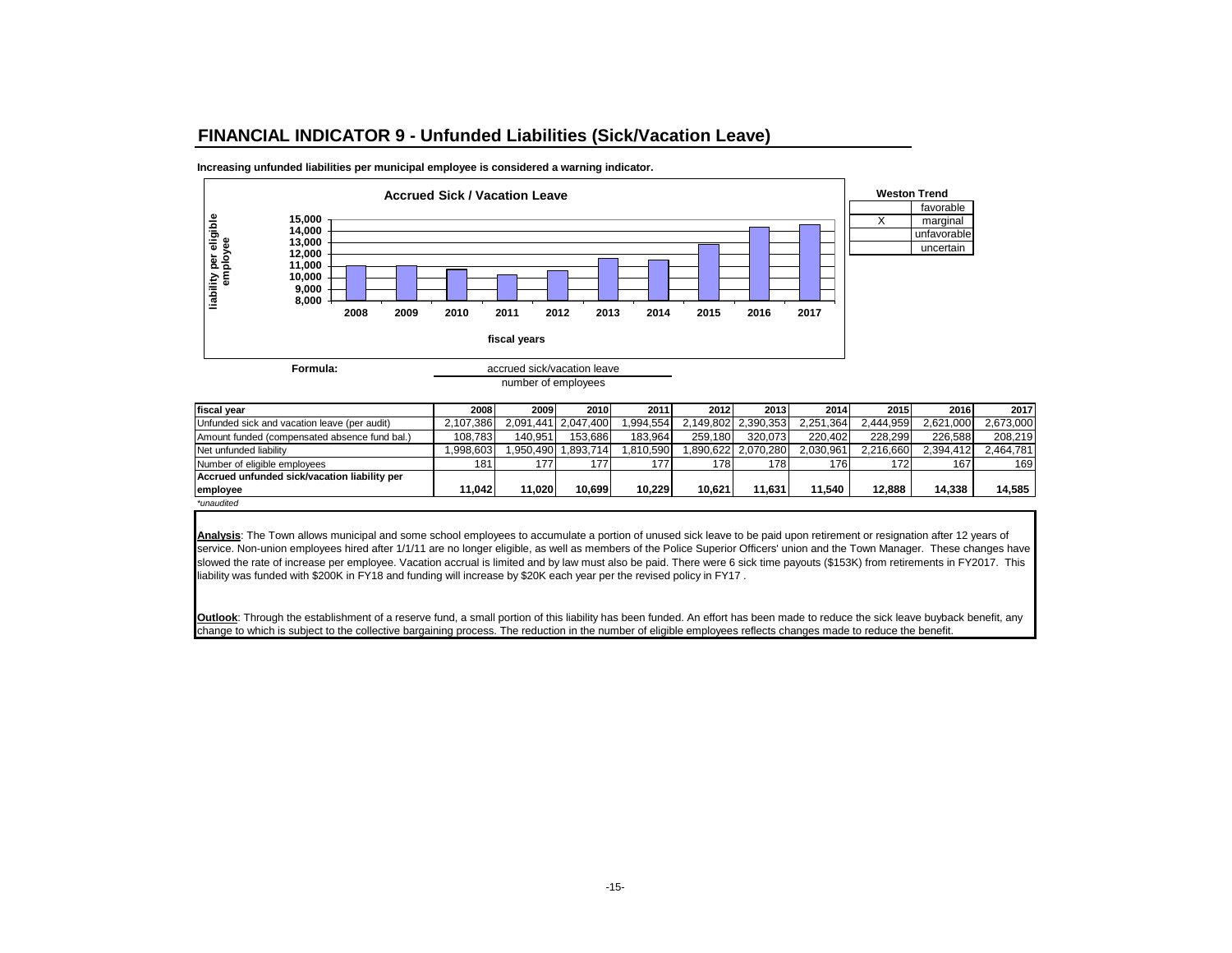# **FINANCIAL INDICATOR 10 - Pension Liability**

**An unfunded pension liability or increase in the unfunded liability is considered a warning indicator.**



pension liability

| <b>Icalendar vear</b>     | 2002       | 2004  | 2006  | 2008                                                              | 2010         | 2012     | 2014     | 2016                                         |
|---------------------------|------------|-------|-------|-------------------------------------------------------------------|--------------|----------|----------|----------------------------------------------|
| <b>Pension assets</b>     | 23.079.156 |       |       | 23.709.310 24.953.073 31.001.714 31.583.111 32.345.383 36.802.655 |              |          |          | 45.081.826                                   |
| <b>IPension liability</b> | 40.999.698 |       |       | 47.936.250 55.649.871 63.518.002                                  |              |          |          | 75.443.253 85.081.793 92.382.444 105.460.405 |
| <b>Percent funded</b>     | 56.3%l     | 49.5% | 44.8% | 48.8%                                                             | $.9\%$<br>41 | $38.0\%$ | $39.8\%$ | 42.7%                                        |

**Analysis**: Weston is a member of the Middlesex Retirement System (MRS), a regional system which pools and manages the pension system assets. The assets are derived from the employee and employer (town) contributions. The MRS also manages the payment of retirement benefits, in accordance with State law, for all retirees of the system. A previous 1988 law change required the retirement liability to be fully funded by 2028. The Municipal Relief Bill, Ch. 188 of the Acts of 2010 provides the option to extend that to June 30, 2040, and MRS has since decided to extend the funding schedule to June 30, 2035. Many retirement systems in Massachusetts made substantial progress in reaching this requirement during the strong stock market period of the mid to late 1990's, but the MRS, was less successful, choosing instead to reduce employer contributions rather than fund the liability. When implementing Weston's reserve policy, it was determined that no additional amount beyond what is assessed by MRS should be set aside. In FY10, the MRS assessment decreased unexpectedly due to a five-year smoothing used to calculate assessments. In order to be prepared for an unexpected increase in the future, the FY10 and FY11 budgets included \$200,000 each year for a pension reserve. Assets are managed by PRIT.

**Outlook**: Weston continues to fund the assessment needed to fully fund by 2035 with an additional \$411,000 in Pension Stabilization Fund to smooth any large assessments. As the market and economy continue to improve, returns should follow. Weston is in a good position relative to other communities, and past extensions of fully funded mandates may happen again. Weston may want to consider accelerating funding based on available funds.

 $\Box$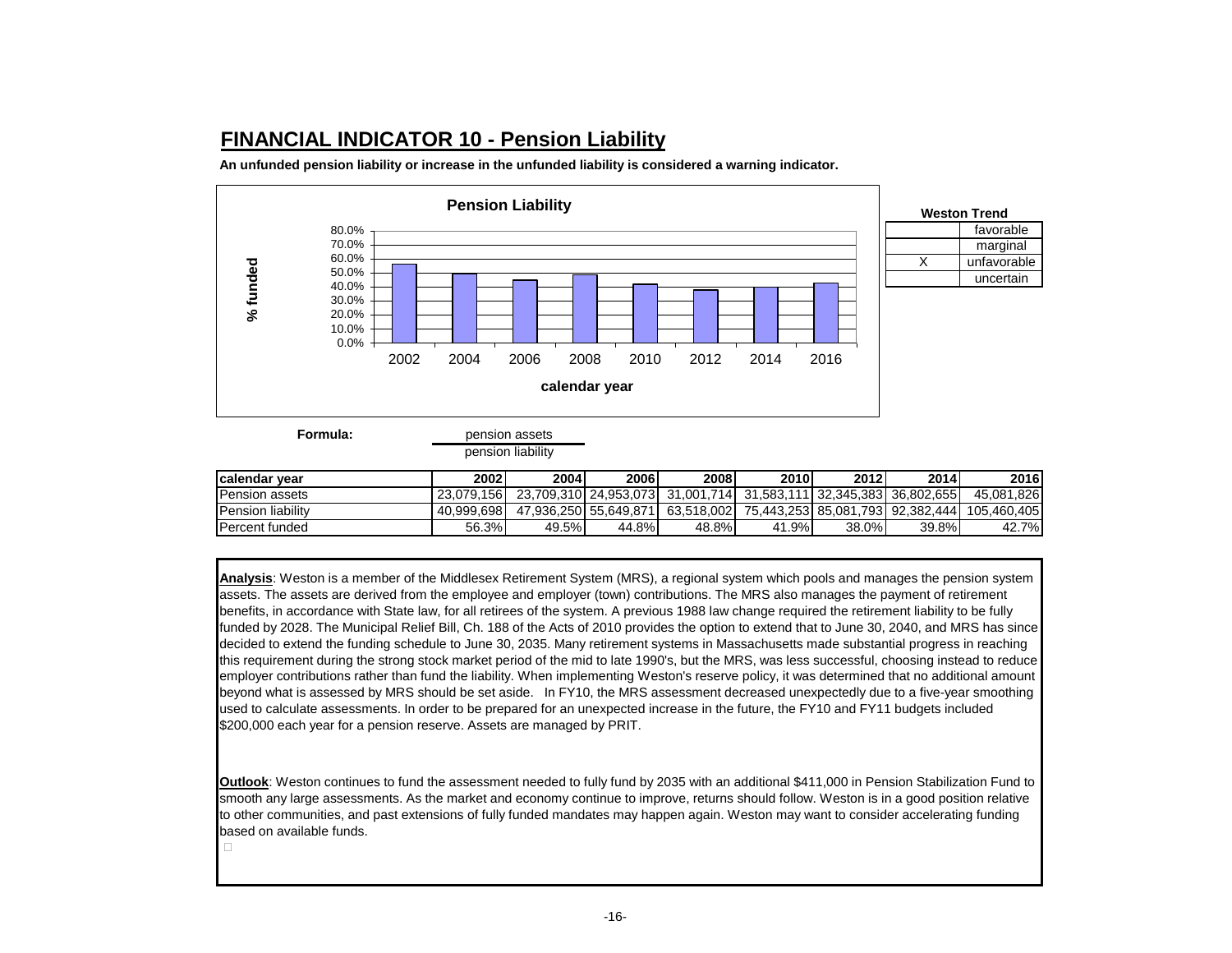# **FINANCIAL INDICATOR 11 - Pension Benefits Paid**

**Increasing annual benefits paid as a percentage of pension assets is considered a warning indicator.** 



**Formula:**

| iliual poliolito palu |  |  |
|-----------------------|--|--|
| pension assets        |  |  |
|                       |  |  |

| Icalendar vear                | 2002      | 2004                                                                                                | 2006      | 2008      | 2010      | 2012      | 2014      | 2016      |
|-------------------------------|-----------|-----------------------------------------------------------------------------------------------------|-----------|-----------|-----------|-----------|-----------|-----------|
| <b>Pension assets</b>         |           | l 23.079.156l_23.709.310 l 24.953.073l_31.001.714l_31.583.111 l 32.345.383l 36.802.655l 45.081.826l |           |           |           |           |           |           |
| IAnnual Benefits Paid         | 2.554.761 | 2.987.487                                                                                           | 3.377.014 | 3.902.902 | 4.508.800 | 4.829.561 | 5.258.587 | 5.544.137 |
| <b>Percent Paid of Assets</b> | $.1\%$    | 12.6%                                                                                               | $13.5\%$  | 12.6%     | 14.3%     | 14.9%     | 14.3%     | $12.3\%$  |

**Analysis**: This indicator provides a snapshot of the benefits paid in the years for which the actuarial value of the Town's pension assets are known. One factor in the increase in Benefits Paid is the 24% increase in the number of Weston retirees from 2000 (185 retirees) to 2016 (229 retirees). The Annual Benefits Paid for 2016 increased \$556,000 from 2014. 56.8% of retirees are paid less than \$19,999 per year, 90% were paid less than \$49,999 in 2016. Pension Assets are based on the Actuarial Value of the assets versus the Market Value.

**Outlook:** As long term employees retire who have contributed 5% and 7% to the Middlesex Retirement System they are replaced by new employees who pay 9% plus 2% over \$30,000. The amount of 2016 employee contributions was \$1,829,664. At that time, there was only 1 employee contributing 5% to his/her retirement, 8 @ 7%, 53 @ 8%. The remaining 311 employees, or 83% were contributing 9%. As the market and economy continue to improve, returns should follow.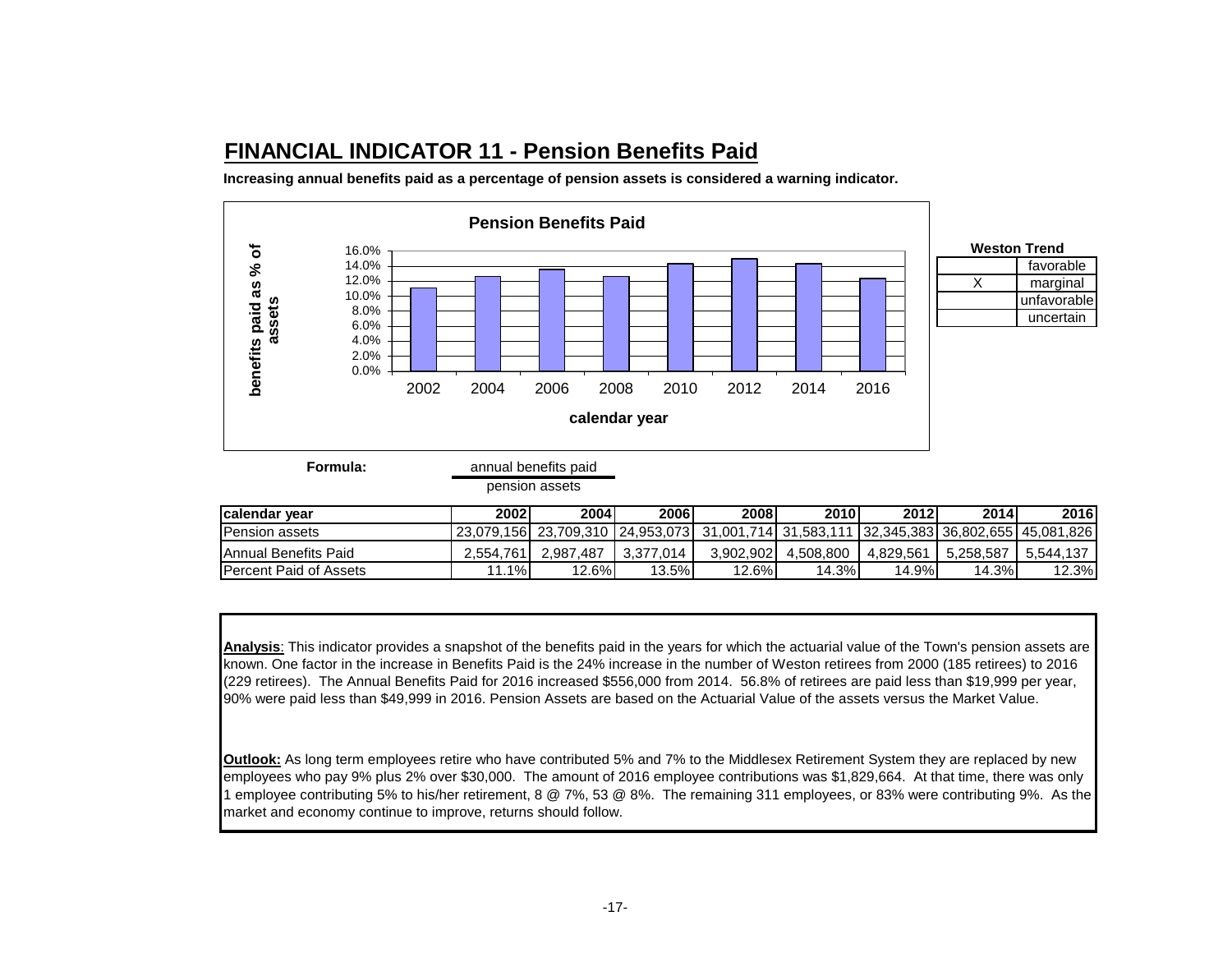#### **FINANCIAL INDICATOR 12 - OPEB Liability (Retiree Health Insurance)**

**An unfunded liability for post employment benefits or increase in the unfunded liability is considered a warning indicator.**



| <b>Weston Trend</b> |             |  |  |  |  |  |  |
|---------------------|-------------|--|--|--|--|--|--|
|                     | favorable   |  |  |  |  |  |  |
|                     | marginal    |  |  |  |  |  |  |
|                     | unfavorable |  |  |  |  |  |  |
|                     | uncertain   |  |  |  |  |  |  |

| Formula: | OPEB trust fund balance + Actual contributions |
|----------|------------------------------------------------|
|          | Annual Required Contribution (ARC)             |

| <b>Ifiscal vear</b>                     | 2008 l    | 2009.     | 2010      | 2011      | 2012      | 2013      | 2014                | 2015      | 2016       | 2017       | 2018*      |
|-----------------------------------------|-----------|-----------|-----------|-----------|-----------|-----------|---------------------|-----------|------------|------------|------------|
| <b>OPEB</b> trust fund balance          | 60.000    | 103.800   | 156.820   | 217.792   | 3.510.050 | 4.867.924 | 7.187.802           | 9.359.265 | 11.183.363 | 12.852.000 | 13.284.280 |
| Contribution to OPEB Trust Fund         | 30.000    | 40.000    | 50.000    | 60.000    | 3.286.313 | .606.000  | 1.631.367           | .648.512  | .606.925   | .652.517   | .736.480   |
| Pay As You Go - Retiree Health Payments | 2.407.843 | 2.694.219 | .873.202  | 2.000.171 | 2.163.847 |           | 2.203.004 2.348.908 | 2.364.490 | 2.526.952  | 2.629.392  | 2,774,009  |
| Annual required contribution (ARC)**    | 5.449.403 | 5.729.664 | 3.466.896 | 3.628.626 | 3.846.696 | 3.828.592 | 4.105.067           | 4.282.387 | 4.741.797  | 4.900.171  | 5,015,383  |
| Percent of ARC funded                   | 44.7%     | 47.7%     | 55.5%     | 56.8%     | 141.7%    | 99.5%     | 97.0%               | 93.7%     | 87.2%      | 87.4%      | 89.9%      |

*\*Value as of June 2017 bank statement plus annual contribution*

*\*\*Normal cost + 30 years amortization of unfunded actuarial accrued liability*

Analysis: Weston has been required to report its liability for post employment benefits (retiree health insurance) on its audited financial statements since fiscal year 2007. The last actuarial study has determined the long-term liability to be approximately \$78 million with no pre-funding. There is currently no legal requirement to fund this liability; however, there may be in the future, and financial prudence dictates that efforts should be made to address the OPEB liability. Beginning in fiscal year 2012, a significant effort was made to fund the long-term liability. Fiscal years 2014-2017 contributions matched the annual required contribution (ARC) set forth in the actuarial reports commissioned by the Town. In FY2014 the OPEB funds were invested with Bartholomew and Company. A higher rate of return (6.04% since inception, after fees - June 2017) has been achieved which will contribute to a higher percent funded.

**Outlook**: Weston has contributed to the ARC for 7 straight years and aggressively addressing this liability has been noted by the Ratings Agency. The market value of the fund in June 2017 was \$13.78 million before FY18 contribution of \$1.73 million. Actions by the Town such as continuing with the GIC and market returns on funds should lead to better actuarial analyses in years to come.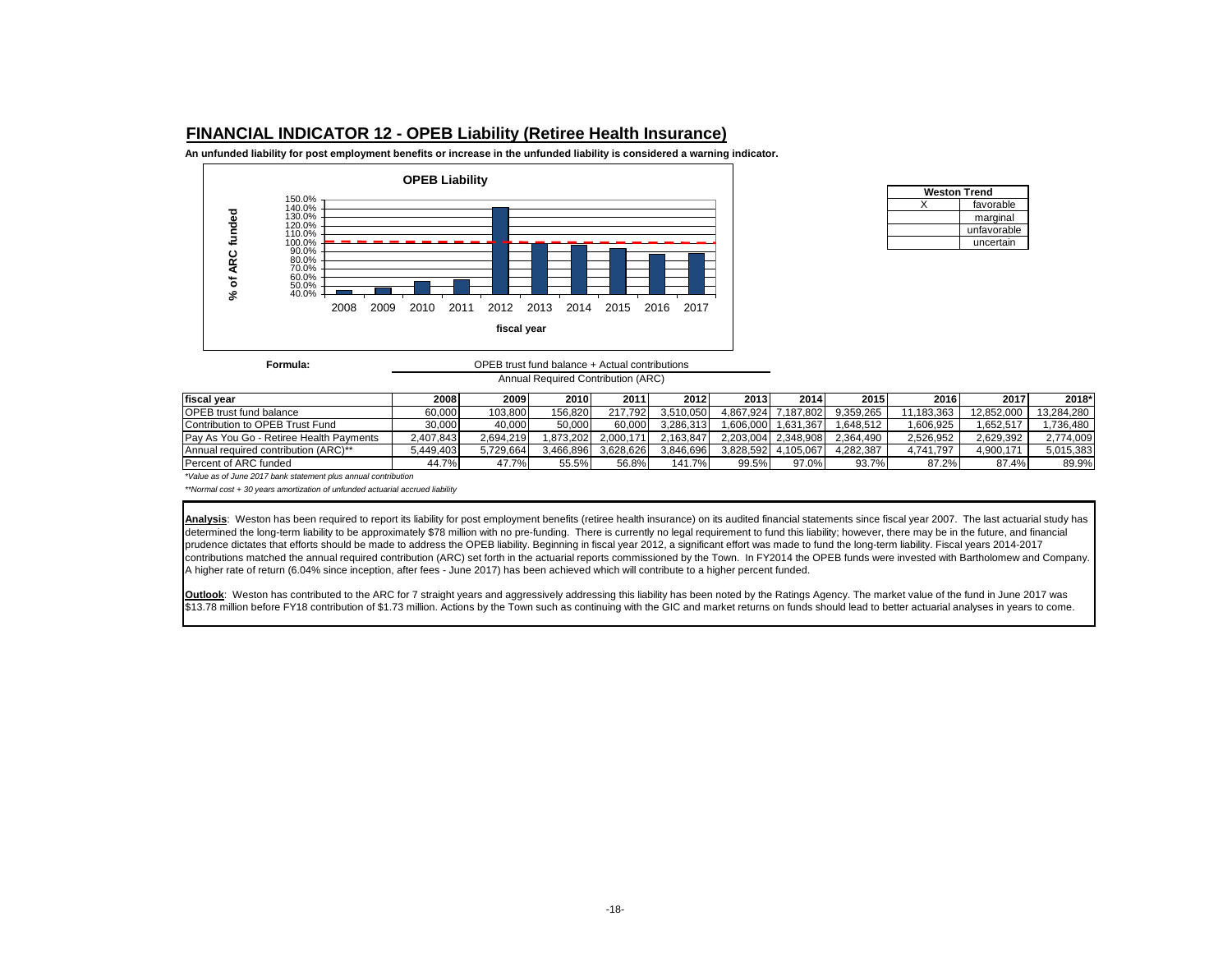#### **FINANCIAL INDICATOR 13 - Debt Service**

#### **Debt Service per Operating Revenues**

**Debt service exceeding 15 percent of operating revenues is considered a warning indicator by the credit rating organizations.**



| <b>Weston Trend</b> |             |  |  |  |  |  |  |  |
|---------------------|-------------|--|--|--|--|--|--|--|
|                     | favorable   |  |  |  |  |  |  |  |
|                     | marginal    |  |  |  |  |  |  |  |
|                     | unfavorable |  |  |  |  |  |  |  |
|                     | uncertain   |  |  |  |  |  |  |  |



operating revenues/household

| <b>Weston Trend</b> |             |  |  |  |  |  |  |  |
|---------------------|-------------|--|--|--|--|--|--|--|
|                     | favorable   |  |  |  |  |  |  |  |
|                     | marginal    |  |  |  |  |  |  |  |
|                     | unfavorable |  |  |  |  |  |  |  |
|                     | uncertain   |  |  |  |  |  |  |  |

| fiscal year                             | 2008       | 2009       | 2010      | 2011                                                   | 2012      | 2013      | 2014      | 2015       | 2016       | 2017       |
|-----------------------------------------|------------|------------|-----------|--------------------------------------------------------|-----------|-----------|-----------|------------|------------|------------|
| Net Exempt debt service                 | .391.436   | 7,421,531  | 7,205,902 | 6,810,118                                              | 7,266,714 | 6,747,256 | 7.646.500 | 7.220.241  | 8,105,064  | 8,084,603  |
| Non exempt debt service                 | 62.806     | 71.752     | 63.181    | 51.317                                                 | 48.283    | 44.159    | 46.968    | 38.121     | 36.817     | 33,720     |
| Total debt service                      | .454.242   | 7.493.283  | 7,269,083 | 6.861.435                                              | 7.314.997 | 6.791.415 | 7.693.468 | 7,258,362  | 8,141,881  | 8,118,323  |
| Gross operating revenues/transfers      | 68.327.434 | 70,220,100 |           | 70,641,472 73,117,964 72,957,723 73,630,500 77,985,914 |           |           |           | 78.786.936 | 81.010.808 | 84.151.435 |
| <b>Households</b>                       | 3.589      | 3.595      | 3.595     | 3.613                                                  | 3.618     | 3.629     | 3.641     | 3.658      | 3.659      | 3,654      |
| Debt service as a % of gross oper. rev. | 10.91%     | 10.67%     | 10.29%    | $9.38\%$                                               | 10.03%    | 9.22%     | 9.87%     | 9.21%      | 10.05%     | 9.65%      |
| Debt service per household              | 2,077      | 2,084      | 2,022     | ,899                                                   | 2,022     | .871.     | 2.113     | 984, ا     | 2,225      | 2,222      |

Analysis: Though Weston's debt service has increased due to the effort in the last 10-15 years to address deferred maintenance of municipal and school buildings, nearly all of the debt is exempt from the limits of Proposition 2 1/2. As such, this fixed cost does not place a demand on the Town's operating budget. It does, however, mean that the portion of total property taxes funding debt will remain significant for a number of years. The best way to keep these indicators below warning levels is to time new debt service for proposed capital projects with retiring debt, which the Town has been careful to do*.* Acknowledging the growing importance of monitoring debt, a formal Debt Policy was adopted in FY07.

**Outlook**: Maintaining AAA rating and project timing are key to keeping this indicator stable. Interest rates should increase in the future as the Federal Reserve moves off the historical lowrate policy, but no spikes are anticipated. Weston has 67% of debt principal maturing in the next 10 years.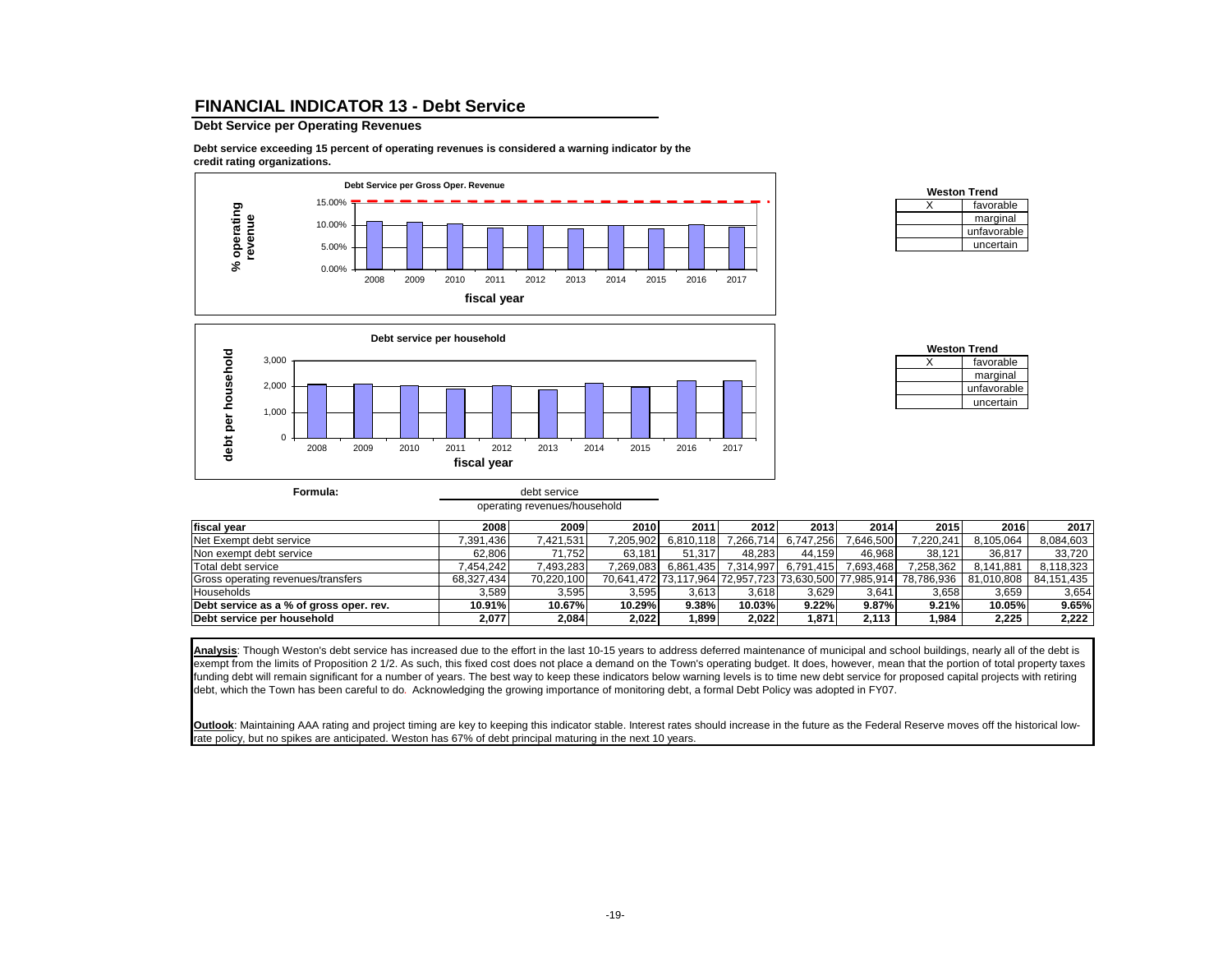## **FINANCIAL INDICATOR 14 - Long Term Debt**

**Overall debt exceeding 10 percent of assessed valuation is considered a warning indicator by the credit rating organizations. Overall debt exceeding 15 percent of per capita income is considered a warning indicator by the credit rating organizations.**



| <b>Weston Trend</b> |             |  |  |  |  |  |  |  |  |
|---------------------|-------------|--|--|--|--|--|--|--|--|
|                     | favorable   |  |  |  |  |  |  |  |  |
|                     | marginal    |  |  |  |  |  |  |  |  |
|                     | unfavorable |  |  |  |  |  |  |  |  |
|                     | uncertain   |  |  |  |  |  |  |  |  |



assessed valuation or per capita income

| <b>Weston Trend</b> |             |  |  |  |  |  |  |  |  |
|---------------------|-------------|--|--|--|--|--|--|--|--|
|                     | favorable   |  |  |  |  |  |  |  |  |
|                     | marginal    |  |  |  |  |  |  |  |  |
|                     | unfavorable |  |  |  |  |  |  |  |  |
|                     | uncertain   |  |  |  |  |  |  |  |  |

| fiscal vear                                  | 2008       | 2009       | 2010       | 2011       | 2012       | 2013        | 2014                                                                                                | 2015       | 2016                        | 2017          |
|----------------------------------------------|------------|------------|------------|------------|------------|-------------|-----------------------------------------------------------------------------------------------------|------------|-----------------------------|---------------|
| outstanding long term debt                   | 64.314.932 | 58.214.199 | 57.744.457 | 67.690.004 | 62.474.332 | 74.723.3331 | 71.425.000                                                                                          | 87.927.000 | 85.069.900                  | 83.772.258    |
| assessed valuation                           |            |            |            |            |            |             | [5,102,207,400] 5,172,262,600 5,232,011,700 5,260,804,800 5,223,472,800 5,195,430,200 5,340,928,200 |            | 5.612.459.200 5.861.486.000 | 5,941,014,800 |
| per household income est. (U.S. Census & IRS | 96.475     | 148.299    | 148.512    | 180.815    | 176.875    | 192.563     | 192.563                                                                                             | 192.563    | 201.200                     | 201.200       |
| Long term debt as a % of assessed valuation  | .26%       | .13%       | .10%       | .29%       | $1.20\%$   | 1.44%       | 1.34%                                                                                               | .57%       | 1.45%                       | 1.41%         |
| Long term debt as a % of personal income     |            |            |            |            |            |             |                                                                                                     |            |                             |               |
| per household*                               | 5.95%      | 3.52%      | 3.37%      | 3.26%      | 3.04%      | 3.35%       | 3.20%                                                                                               | 3.93%      | 3.65%                       | 3.60%         |

**Analysis**: These financial indicators are evaluated by the credit rating organizations because they are measures of both a community's debt burden as well as its level of effort in investing in its capital facilities. On both measures, Weston has a strong profile, and positive outlook. The per household income figures come from the U.S. Census Bureau's 5-Year Estimates which are weighted and are significantly more conservative than the MassDOR's Division of Local Services per capita income calculation of \$306,253 per the Weston At A Glance Report of 2016.

**Outlook**: Long-term debt continues to stay at a manageable level. The Town's position to exclude debt from the Operating Budget is seen as very positive and very conservative and directly affects the AAA rating. The use of CPA and MWRA lending at 0% as well as refunding and market conditions have all contributed to the favorable level of this indicator. Weston also has 67% of debt principal maturing in the next 10 years.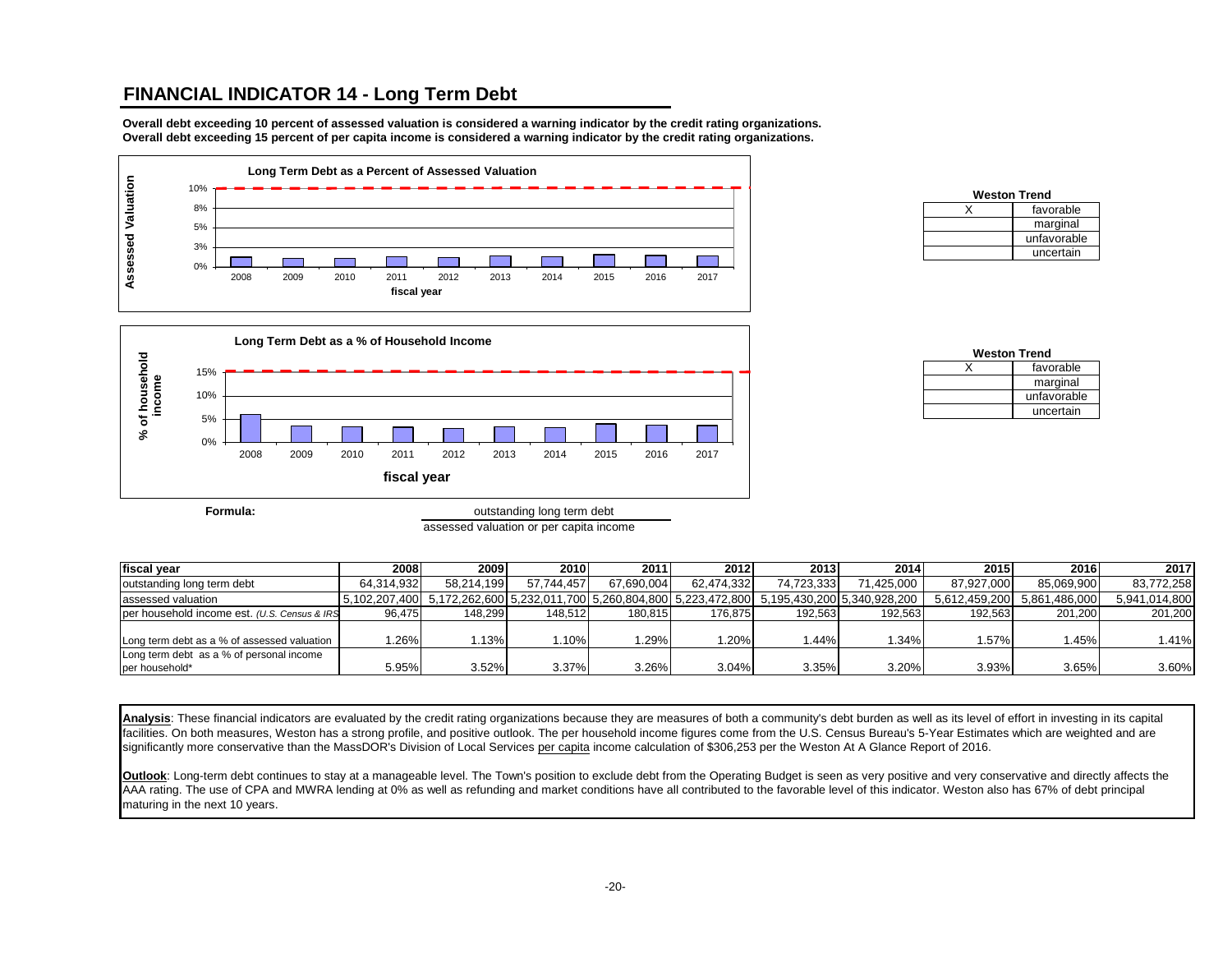# **FINANCIAL INDICATOR 15 - Reserves/Fund Balance**

**Declining reserves as a percentage of operating revenues is considered a warning indicator. The Government Finance Officers Association recommends that undesignated fund balance be between 5-15 percent of operating revenues.**



**Formula:**

Operating Revenues

| 2008                                | 2009       | 2010       | 2011      | 2012                                    |                                                   | 2014                                        | 2015                                                                   | 2016                                                                                               | 2017          |
|-------------------------------------|------------|------------|-----------|-----------------------------------------|---------------------------------------------------|---------------------------------------------|------------------------------------------------------------------------|----------------------------------------------------------------------------------------------------|---------------|
| 3,407,326                           | 3.741.518  |            | 4,331,313 | 4,901,251                               | 4,459,884                                         |                                             | 3,469,217                                                              | 4,441,949                                                                                          | 5,287,411     |
| 3,153,673                           | 2,948,558  |            |           |                                         |                                                   |                                             | 2,581,323                                                              | 3.613.421                                                                                          | 4,373,690     |
| 825,092                             | 1,132,577  | 1,404,907  |           |                                         |                                                   |                                             | 2,806,504                                                              | 3,086,497                                                                                          | 3,094,663     |
| 470.650                             | 942,477    | 1,256,397  |           |                                         | 2,141,710                                         |                                             | 1,656,266                                                              | 892,541                                                                                            | 2,037,667     |
| 60,863,735                          | 62,828,664 | 63,435,564 |           |                                         |                                                   |                                             |                                                                        | 72,905,744                                                                                         | 76,066,832    |
| Undesignated fund balance as a % of |            |            |           |                                         |                                                   |                                             |                                                                        |                                                                                                    |               |
| 5.4%                                | 5.9%       |            |           | 7.3%                                    |                                                   |                                             |                                                                        |                                                                                                    | 6.8%          |
|                                     |            |            |           |                                         |                                                   |                                             |                                                                        |                                                                                                    |               |
|                                     |            |            |           |                                         |                                                   |                                             |                                                                        |                                                                                                    |               |
| 7.1%                                | 7.9%       |            |           | 11.7%                                   |                                                   |                                             | 9.7%                                                                   |                                                                                                    | 12.2%         |
|                                     |            |            |           | 5,624,582<br>4,255,473<br>8.5%<br>10.4% | 3,463,758<br>.695,880<br>556,022<br>6.6%<br>10.2% | 3.853.659 3.182.126<br>.975,743<br>.977.335 | 2013<br>2,234,505<br>66,307,846 65,691,009 66,883,244<br>6.3%<br>10.7% | 5,245,909<br>4,039,334<br>2,521,408<br>2,175,998<br>70,339,414 71,566,695<br>7.3%<br>4.8%<br>12.2% | 5.8%<br>11.3% |

 *\* Calculated on net revenue in next FY*

Anaylsis: Undesignated Fund Balance and Free Cash are two similar measures of the Town's reserves. The first figure is from the Town's audited balance sheet while the latter is certified by the Department of Revenue. Reserves are one measure of the Town's ability to withstand financial emergencies and changes in the economy. It has been the Town's practice to appropriate 75% or more of its free cash balance each year for operating budget purposes, leaving little as a true reserve. Instead, the Town has made a concerted effort since FY06 to create and add to a Stabilization Fund and a variety of other targeted reserves. Since then, even during the economic downturn, the Town has made steady progress toward meeting the Government Finance Officers Association's recommendation that reserves be 5 - 15% of operating revenues. "Other Reserves" are comprised of the reserve accounts called for in the 2006 Reserve Policy, including contingency accounts for employee benefits, facilities maintenance, overlay for abatements and the Finance Committee Reserve Fund. Reserves increased in FY17 and this was primarily due to the annual 5% increase in facilities maintenance per the reserve policy. To keep reserves within the recommended range and to move closer to reserve targets, the reserve policy was revised in FY17.

**Outlook**: Reserve targets need to be updated over time to keep up with growing net operating revenues. Reserve targets were reviewed in FY17 and a new policy was adopted to maintain appropriate and sufficient reserves. This policy should be reviewed on an ongoing basis to ensure appropriate levels are attained.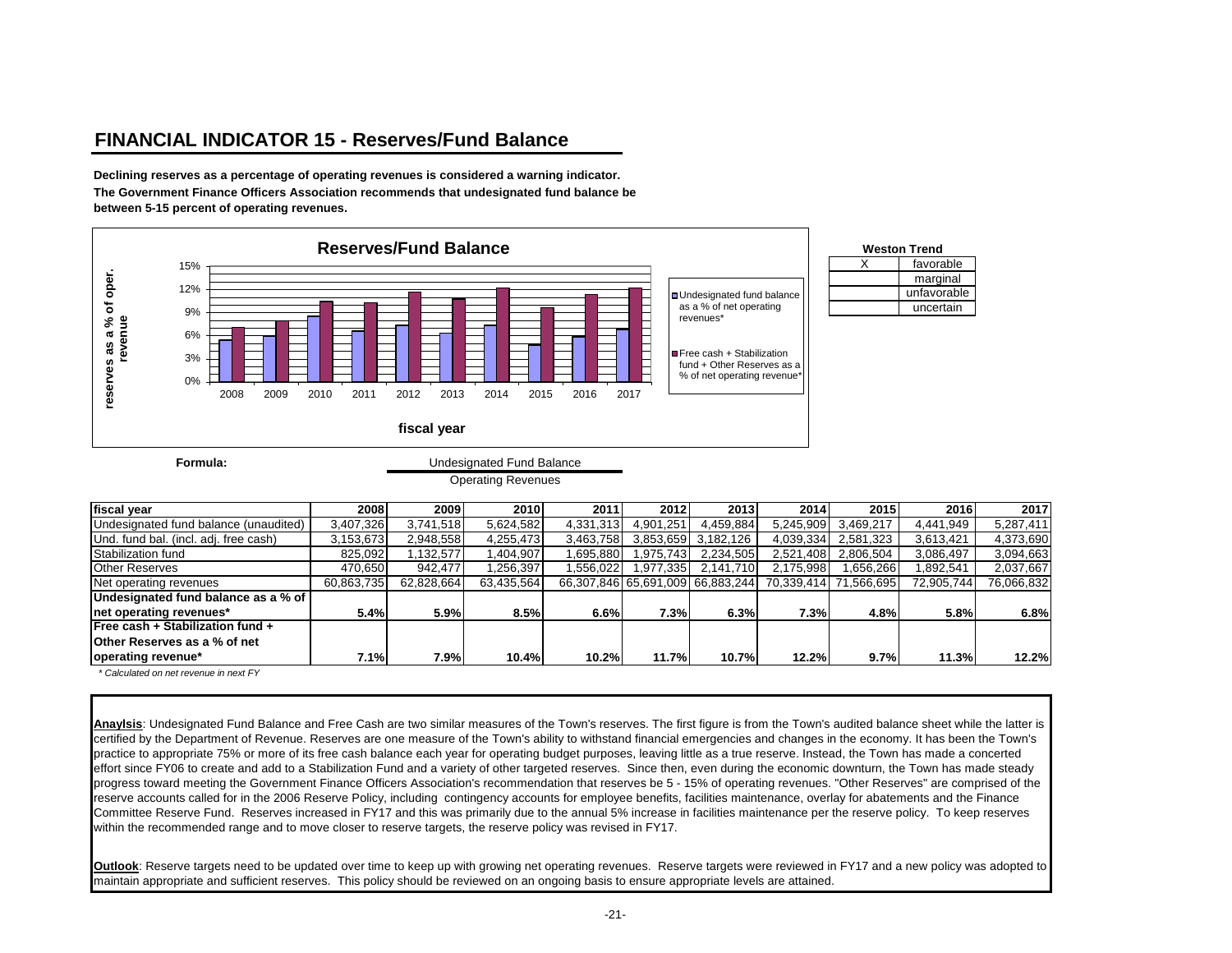# **FINANCIAL INDICATOR 16 - Population**



**Rapid changes in population which may affect service levels may be considered a warning indicator.**

| year                              | 2000*  | 2009   | 2010   | 2011   | 2012    | 2013   | 2014   | 2015   | 2016   | 2017   |
|-----------------------------------|--------|--------|--------|--------|---------|--------|--------|--------|--------|--------|
| 0-17 years old                    | 3,532  | 2,971  | 3,000  | 2,954  | 2,945   | 2,870  | 2,822  | 2,709  | 2,701  | 2,644  |
| $18 - 34$ years old               | .084   | ,733   | 1.892  | 883.   | .968    | 2.008  | 2.056  | 2,044  | 2,113  | 2,101  |
| 35 - 59 years old                 | 4,390  | 3,858  | 3,933  | 3,911  | 3,928   | 3,872  | 3,859  | 3,803  | 3,410  | 3,699  |
| 60 years and older                | 2,463  | 2.604  | 2,702  | 2.723  | 2,763   | 2.814  | 2,832  | 2,833  | 3,246  | 2,942  |
| <b>lunknown</b>                   |        |        |        |        |         |        |        |        |        |        |
| <b>Total</b>                      | 11,469 | 11,166 | 11,534 | 11.478 | 11,608) | 11.580 | 11.581 | 11,391 | 11,472 | 11,388 |
|                                   |        |        |        |        |         |        |        |        |        |        |
| students in Weston public schools | 2,215  | 2,332  | 2,315  | 2,304  | 2,322   | 2,281  | 2,206  | 2,139  | 2,111  | 2,104  |

*\* 2000 is U.S. census data with 5-19 and 20-34 ranges*

**Analysis**: Weston's population has remained relatively stable since 2015, returning to a level prior to 2010. The school-aged population of the Town has dropped over the past 5 years, and the student population for Weston's public schools decreased by less than 1% in 2017. A decrease in students can reduce expenditures, but it may also reduce the many intergovernmental revenues and grants that are distributed according to population. That impact has been minimal since the Town does not rely heavily on State or Federal funding. The 60 years and older group makes up 26% of the population.

**Outlook**: As the baby boomers age, the population of residents 60 years of age and older has steadily increased since 2010, creating additional demand for Council on Aging services.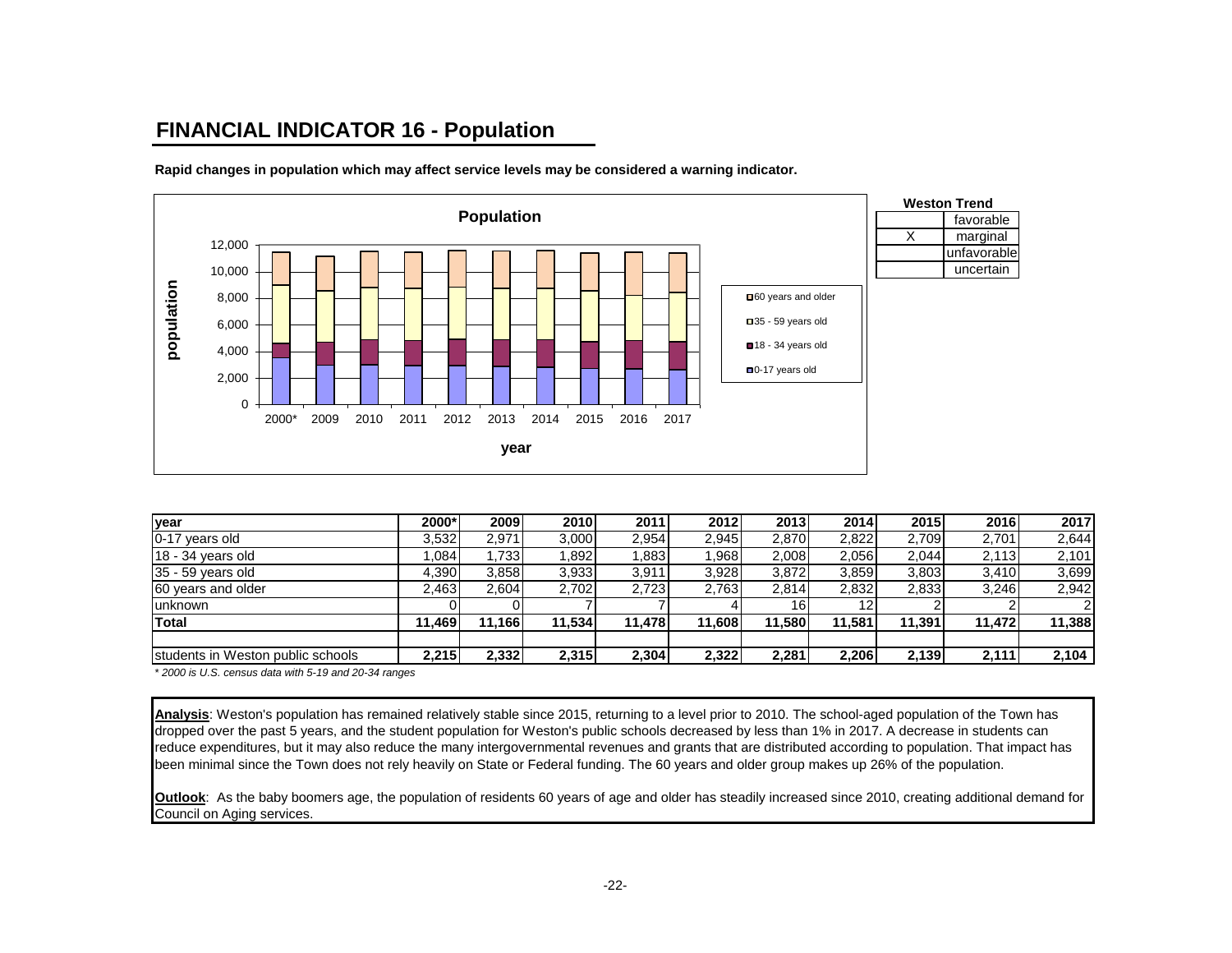## **Supplemental Data 1 - Chapter 70 Assistance**

|                   | <b>Students</b><br>as ofl | FY17 Chapter    | <b>State</b><br>Aid per |
|-------------------|---------------------------|-----------------|-------------------------|
|                   | 10/2016                   | 70 Aid          | <b>Pupil</b>            |
| Bedford           | 2,608                     | 4,352,414       | \$<br>1,669             |
| <b>Belmont</b>    | 4,466                     | 7,111,769       | \$<br>1,592             |
| Cohasset          | 1,586                     | 2,499,864       | \$<br>1,576             |
| Concord-Carlisle* | 3,974                     | 6,258,842       | \$<br>1,575             |
| Dedham            | 2,693                     | 4,525,098       | \$<br>1,680             |
| Dover-Sherborn*   | 2,087                     | 3,212,394       | \$<br>1,539             |
| Duxbury           | 3,121                     | 5,031,584       | \$<br>1,612             |
| Hingham           | 4,317                     | 6,950,213       | \$<br>1,610             |
| Lexington         | 7,072                     | 11,631,074      | \$<br>1,645             |
| Lincoln-Sudbury*  | 5,571                     | 8,654,939       | \$<br>1,554             |
| <b>Natick</b>     | 5,472                     | 9,117,845       | \$<br>1,666             |
| Needham           | 5,588                     | 8,671,395       | \$<br>1,552             |
| Newton            | 12,827                    | 21,180,365      | \$<br>1,651             |
| Waltham           | 5,461                     | 10,863,166      | \$<br>1,989             |
| Wayland           | 2,646                     | 4,042,462       | \$<br>1,528             |
| Wellesley         | 5,018                     | 8,198,827       | \$<br>1,634             |
| Westwood          | 3,162                     | 4,971,878       | \$<br>1,572             |
| Winchester        | 4,623                     | 7,924,363       | \$<br>1,714             |
| Average           |                           |                 | \$<br>1,631             |
| Weston            | 2,111                     | \$<br>3,299,788 | \$<br>1,563             |



*\*includes Ch. 70 aid to both regional and local district* 

Analysis: The Chapter 70 formula is based on a variety of educational factors and is used by the State for determining the distribution of certain State aid received by Weston. Weston spends \$23,898 per pupil on education as of FY16 per DESE, and state aid contributes 6% of that amount. Weston's Chapter 70 aid increased 8% in FY17 from FY16.

**Outlook**: The Town recognizes that future increases in Chapter 70 Assistance are unlikely and has planned accordingly.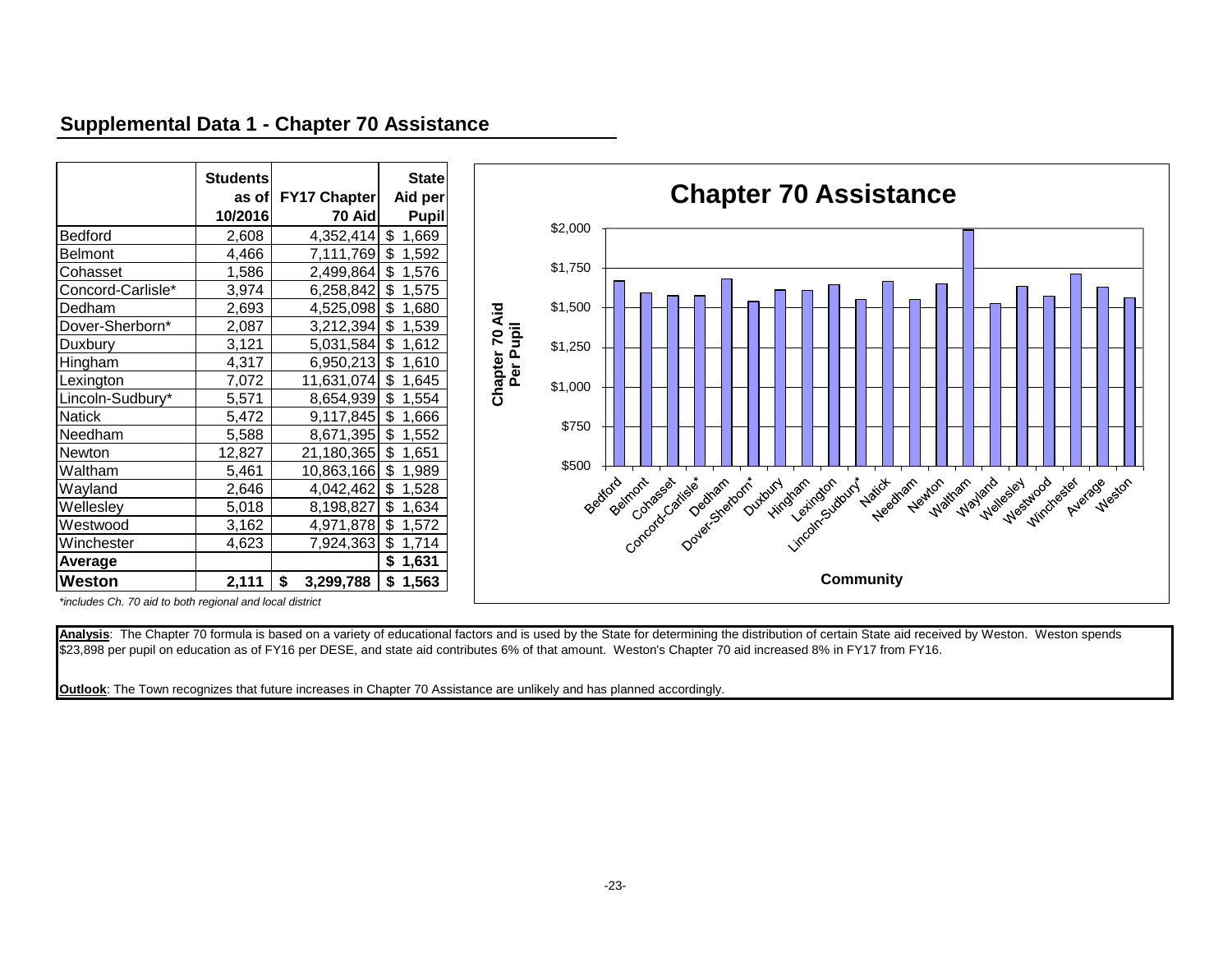|                | Average<br>Single<br>2016 | Average<br>Family Value Single Family Change<br>Value 2017 in Value |      | <b>Percent</b> Residential Residential<br><b>Tax Rate</b><br><b>FY2016</b> | Tax Rate<br>FY2017 | <b>Percent</b><br>Changel<br>in Ratel | Average<br>Single<br><b>Family Tax</b><br><b>Bill 2016</b> | Average<br>Single<br><b>Family</b><br>Tax Bill <br>2017 | <b>Percent</b><br>Change<br>in Tax<br><b>Bill</b> |          | <b>FY17 Average Single Family Tax Bill</b>                                       |
|----------------|---------------------------|---------------------------------------------------------------------|------|----------------------------------------------------------------------------|--------------------|---------------------------------------|------------------------------------------------------------|---------------------------------------------------------|---------------------------------------------------|----------|----------------------------------------------------------------------------------|
|                |                           |                                                                     |      |                                                                            |                    |                                       |                                                            |                                                         |                                                   | \$20,000 |                                                                                  |
| <b>Bedford</b> | 595,748                   | 642,026                                                             | 7.8% | 15.28                                                                      | 14.81              | $-3.1%$                               | 9,103                                                      | \$9,508                                                 | 4.45%                                             | \$17,500 |                                                                                  |
| Carlisle       | 790,001                   | 798,061                                                             | 1.0% | 17.20                                                                      | 17.62              | 2.4%                                  | 13,588                                                     | 14,062                                                  | 3.49%                                             |          |                                                                                  |
| Concord        | 969,131                   | 987,567                                                             | 1.9% | 13.92                                                                      | 14.07              | 1.1%                                  | 13,490                                                     | 13,895                                                  | 3.00%                                             | \$15,000 |                                                                                  |
| Dover          | ,098,503                  | 113,148                                                             | 1.3% | 12.88                                                                      | 13.05              | 1.3%                                  | 14,149                                                     | 14,527                                                  | 2.67%                                             | \$12,500 |                                                                                  |
| Duxbury        | 626,629                   | 639,897                                                             | 2.1% | 15.55                                                                      | 15.51              | $-0.3%$                               | 9,744                                                      | 9,925                                                   | 1.85%                                             |          |                                                                                  |
| Lexington      | 887,355                   | 932,084                                                             | 5.0% | 14.60                                                                      | 14.49              | $-0.8%$                               | 12,955                                                     | 13,506                                                  | 4.25%                                             | \$10,000 |                                                                                  |
| Lincoln        | ,108,423                  | ,149,169                                                            | 3.7% | 13.70                                                                      | 13.60              | $-0.7%$                               | 15,185                                                     | 15,629                                                  | 2.92%                                             | \$7,500  |                                                                                  |
| Needham        | 830,791                   | 843,913                                                             | 1.6% | 11.54                                                                      | 11.89              | 3.0%                                  | 9,587                                                      | 10,034                                                  | 4.66%                                             |          |                                                                                  |
| Sherborn       | 753,929                   | 802,876                                                             | 6.5% | 20.46                                                                      | 19.30              | $-5.7%$                               | 15,425                                                     | 15,496                                                  | 0.45%                                             | \$5,000  |                                                                                  |
| Sudbury        | 678,738                   | 705,763                                                             | 4.0% | 17.80                                                                      | 17.74              | $-0.3%$                               | 12,082                                                     | 12,520                                                  | 3.63%                                             |          |                                                                                  |
| Wayland        | 676,477                   | 690,698                                                             | 2.1% | 17.34                                                                      | 18.14              | 4.6%                                  | 11,730                                                     | 12,529                                                  | 6.81%                                             | \$2,500  |                                                                                  |
| Wellesley      | ,180,996                  | ,215,729                                                            | 2.9% | 11.83                                                                      | 11.79              | $-0.3%$                               | 13,971                                                     | 14,333                                                  | 2.59%                                             |          |                                                                                  |
| Westwood       | 703,380                   | 727,247                                                             | 3.4% | 14.66                                                                      | 14.57              | $-0.6%$                               | 10,312                                                     | 10,596                                                  | 2.76%                                             |          |                                                                                  |
| Average        | 838,469                   | 865,244                                                             | 3.3% | 15.14                                                                      | 15.12              | 0.1%                                  | 12,409                                                     | 12,812                                                  | 3.25%                                             |          | vo overland victor de skar son da da de skar bas da skar<br>Bedrord Carisle cord |
| Weston         | 1,542,898                 | 562,870,                                                            | 1.3% | 12.16                                                                      | 12.40              | 2.0%                                  | 18,762                                                     | 19,380                                                  | 3.29%                                             |          |                                                                                  |

# **Supplemental Data 2 - FY17 Average Single Family Tax Bill**

Analysis: Weston's tax bill remains the highest among its comparable communities, in large part because the average single family value is 28.5% higher than the next highest average value (Wellesley). The Town's 2.0% increase in tax rate from 2016 to 2017 was higher than the average increase of these comparable communities.